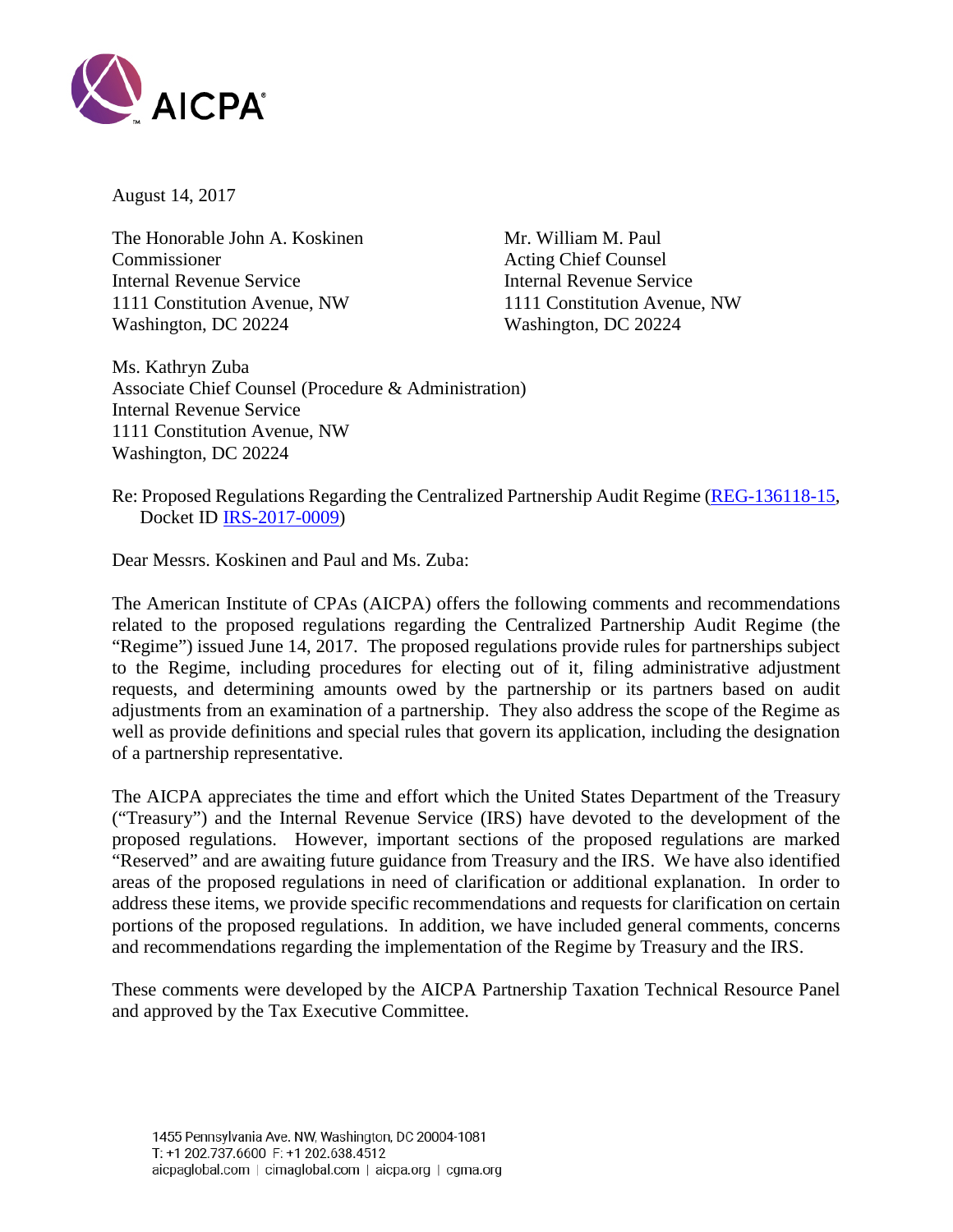The Honorable John A. Koskinen Mr. William M. Paul Ms. Kathryn Zuba August 14, 2017 Page 2 of 21

## **Background**

 $\overline{a}$ 

The proposed regulations are designed to implement section 1101 of the [Bipartisan Budget Act of](https://www.congress.gov/bill/114th-congress/house-bill/1314/text)  [2015](https://www.congress.gov/bill/114th-congress/house-bill/1314/text) (BBA), which was enacted into law on November 2, 2015, and amended by the [Protecting](https://waysandmeans.house.gov/wp-content/uploads/2015/12/PATH_Act_xml.pdf)  [Americans From Tax Hikes Act of 2015.](https://waysandmeans.house.gov/wp-content/uploads/2015/12/PATH_Act_xml.pdf) Section 1101 of the BBA repeals the current rules governing partnership audits, which generally assesses and collects tax at the partner level and replaces them with the Regime that, in general, assesses and collects tax at the partnership level. The current partnership audit and litigation rules were enacted as part of the Tax Equity and Fiscal Responsibility Act of 1982 (TEFRA). The Regime and these proposed regulations generally affect partnerships for taxable years beginning after December 31, 2017.

### **Recommendations and Comments on Specific Provisions of Proposed Regulations**

## *Proposed Regulation § 301.6221(a)-1[1](#page-1-0) Scope of the Partnership Procedures under Subchapter C of Chapter 63 of the Internal Revenue Code*

In general, Prop. Reg. § 301.6221(a)-1 establishes the scope of the Regime. It provides that all adjustments and items resulting from an audit of a partnership are determined at the partnership level and any related tax is assessed and collected at the partnership level.

Subsection (c)(1) allows a partnership to raise partner-level penalty defenses prior to the issuance of a notice of final partnership adjustment (FPA). The regulations are in need of clarification on the following items:

- a) Whether the provision applies to both direct and indirect partners.
- b) The method the IRS will use to identify on the FPA specifically which penalty defenses are taken into account and to which portion of the adjustments they apply.
- c) The method the IRS will use to separately identify penalty defenses taken into account relating to an adjustment item subject to modification for an amended return, tax-exempt partners or other reason.
- d) The method the IRS will use to identify and process penalty defenses taken into account if a partnership elects to "push-out" under section 6226.
- e) In examinations where a partner-level defense is raised, whether the partner involved (or their representative) may participate in discussions with the examiner.

<span id="page-1-0"></span><sup>&</sup>lt;sup>1</sup> All references herein to "section" or "§" are to the Internal Revenue Code of 1986, as amended, or the Treasury Regulations promulgated thereunder.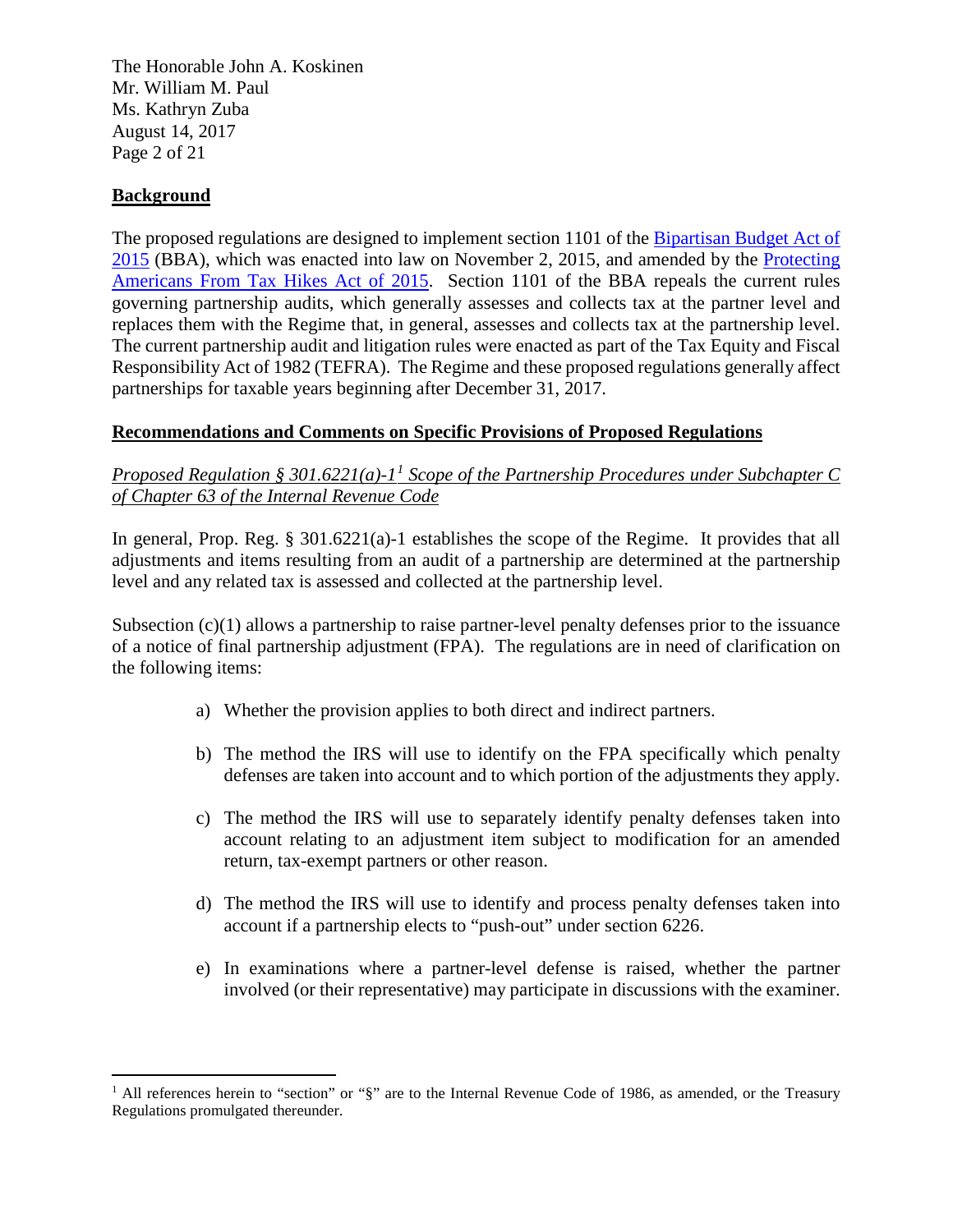The Honorable John A. Koskinen Mr. William M. Paul Ms. Kathryn Zuba August 14, 2017 Page 3 of 21

## *Proposed Regulation § 301.6221(b)-1 Election Out for Certain Partnerships with 100 or Fewer Partners*

Proposed Reg. § 301.6221(b)-1 provides for circumstances whereby certain partnerships with 100 or fewer partners can elect out of the Regime as well as the steps a partnership must take to elect out.

1) The preamble to the proposed regulations states that "The Treasury Department and the IRS intend to continue to treat an organization that is determined to be, or claims to be, exempt from tax under section 501(a) and is classified as a corporation under section  $7701(a)(3)$  as a C corporation for purposes of proposed §301.6221(b)-1(b)(3), consistent with Revenue Ruling 2003-69, 2003-1 C.B. 1118 (treating tax-exempt corporations as C corporations for purposes of the TEFRA small partnership exception)." However, this clarification of whether a tax-exempt entity is an eligible partner is not explicitly stated in the proposed regulations under subsection  $(b)(3)$  nor is there an example showing its application.

We recommend adding specific language incorporating Treasury's position on this matter, along with a clarifying example to the final regulations. We are concerned that requiring taxpayers to depend solely on a revenue ruling which references the TEFRA rules, which are no longer valid, to determine whether a tax-exempt entity is an eligible partner invites confusion and potential disputes between taxpayers and the IRS.

- 2) We recommend adding a definition or an example clearly stating the meaning and application of the phrase in subsection  $(b)(3)(ii)(E)$  which states that "a nominee or other similar person that holds an interest on behalf of another person" does not qualify as an eligible partner. This phrase does not appear elsewhere in the Internal Revenue Code (IRC) or regulations and therefore its meaning is unclear.
- 3) Subsection (b)(3)(ii) provides a list of entities that are not considered eligible partners for the election out of the Regime. This list includes trusts and "a disregarded entity described in Prop. Reg. §  $301.7701 - 2(c)(2)(i)$ ."

We recommended that the IRS exercise their authority under section  $6221(b)(2)(C)$  to expand the list of eligible partners to include:

- a) Single Member LLCs (SMLLC) treated as disregarded entities owned by an eligible partner described in section  $6221(b)(1)(C)$ ;
- b) Trusts, within the meaning of section 7701;
- c) Individual Retirement Accounts (IRAs);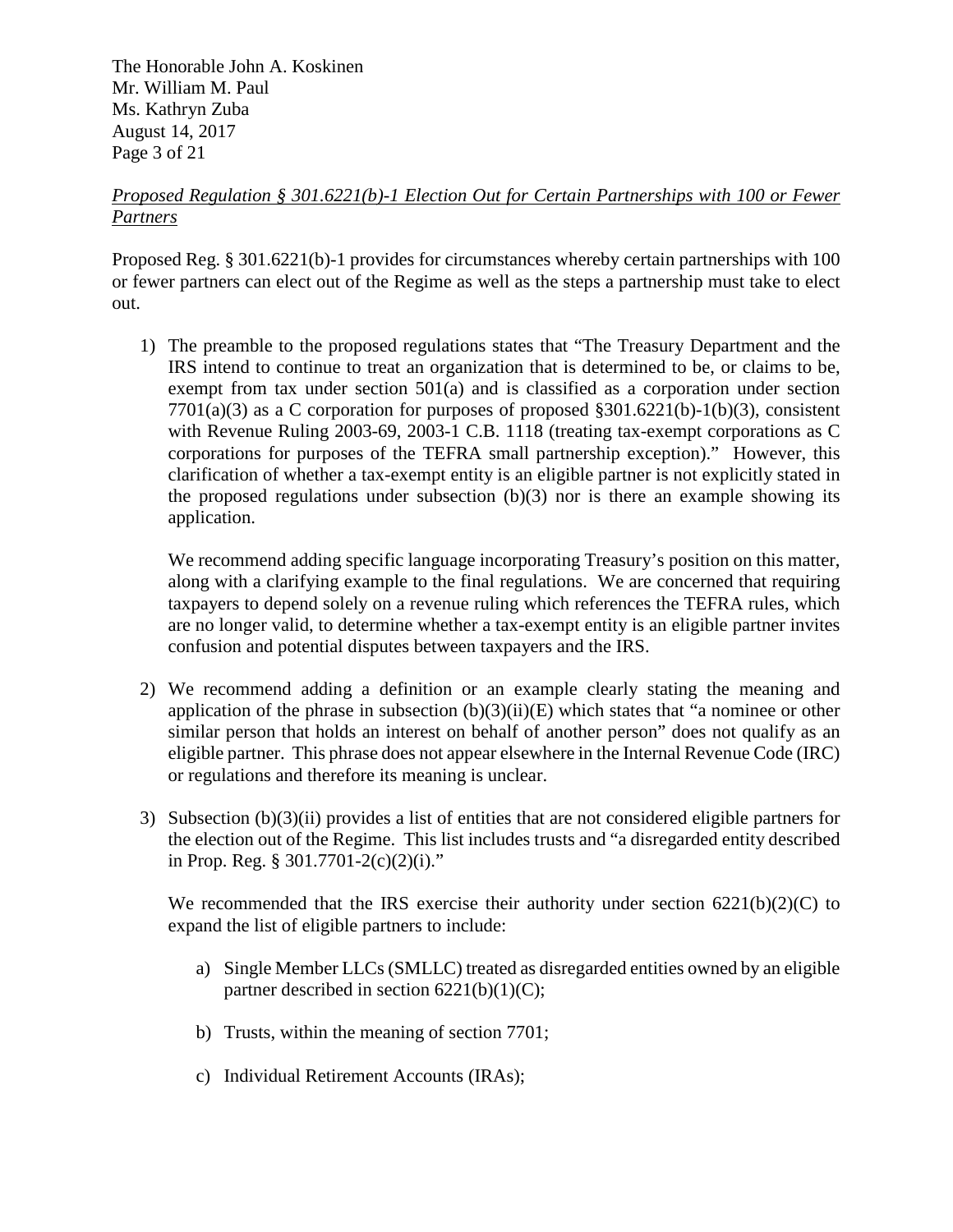The Honorable John A. Koskinen Mr. William M. Paul Ms. Kathryn Zuba August 14, 2017 Page 4 of 21

- d) Qualified pension, profit-sharing and stock bonus plans described in section 401(a); and
- e) Tax-exempt organizations described in section 501(c), including tax-exempt entities organized either as a charitable trust or a nonprofit corporation.

The inclusion of the entity types listed above to the definition of eligible partners would not impose any significant additional administrative burdens upon the IRS or its ability to properly audit partnerships and their partners. Also, extending the list of eligible partners should not unduly impact the ability of the IRS to assess and collect any additional taxes due resulting from an examination.

Additionally, the IRS has requested feedback on how the failure to include an entity as an eligible partner could increase the burdens the IRS might face. We identify a SMLLC treated as a disregarded entity owned by an eligible partner described in section  $6221(b)(1)(C)$  as an example of such a situation. Failure to include the SMLLC as an eligible partner may result in many taxpayers choosing to transfer partnership shares from SMLLCs, either to themselves as individual partners or to a subchapter S corporation partner in order to permit the partnership to elect out of the Regime. This action would have no effect on the ultimate tax liabilities of these taxpayers, but would generate unnecessary filings, along with additional work and expense for the IRS, taxpayers and their tax professionals.

We recommend that all of the additional eligible types of partners identified above, with the exception of trusts, are counted as receiving a single statement under section  $6221(b)(1)(B)$ . In the case of trusts, we recommend that the IRS use rules similar to those proposed for S corporations in subsection  $(b)(2)(ii)$  and subsection  $(b)(3)(i)$ .

4) Subsection (c)(2) requires a partnership making an election out of the Regime to provide the IRS with certain information regarding "each person who was a partner **at any time**  during the taxable year" (emphasis added). For any partner that is an S corporation, similar information is required for "each shareholder of the S corporation." It is unclear if this requirement for information on S corporation shareholders applies to shareholders as of a specific date or any person who was shareholder during the S Corporation's taxable year (which may differ from the partnership's taxable year).

We recommend that the final regulations requiring the disclosure of information on the shareholders of an S corporation partner include language similar to subsection (b)(2)(ii) which takes "into account each statement required to be furnished by the S corporation to its shareholders under section 6037(b) for the taxable year of the S corporation ending with or within the partnership's taxable year."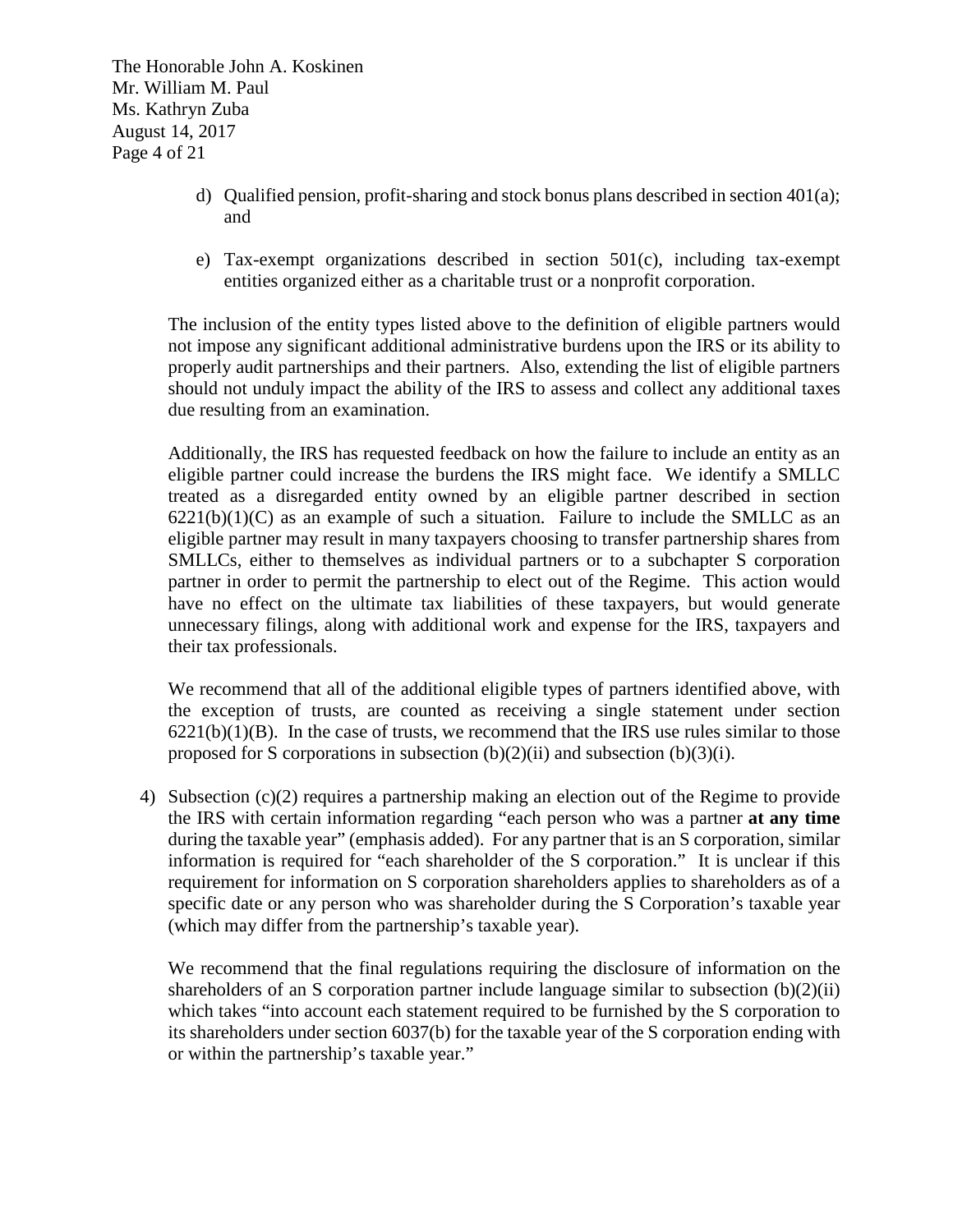The Honorable John A. Koskinen Mr. William M. Paul Ms. Kathryn Zuba August 14, 2017 Page 5 of 21

> 5) Subsection (c)(2) requires an "affirmative statement that the partner is an eligible partner under paragraph (b)(3) of this section" for each partner of the electing partnership.

We suggest this statement appear at the bottom of an IRS developed form or return attachment which a partnership will use to provide the required information. Additionally, we suggest that the signature of any person eligible to sign the affected Form 1065, *U.S. Return of Partnership Income,* below such statement is sufficient affirmation for partners listed.

6) Subsection  $(c)(3)$  requires notification to each partner of the election out of the Regime within 30 days of making the election. Presumably, no notification is required to the shareholders of any partner which is an S corporation. We recommend that the final regulations include a clarifying statement to that effect.

We recommend that the IRS add a checkbox to Schedule K-1 (Form 1065), *Partner's Share of Income, Deductions, Credits, etc*. indicating that the partnership has elected out of the Regime, similar to the existing checkboxes for a Final or Amended Schedule K-1. A partnership is required to provide a Schedule K-1 to its partners on or before the required filing date of the partnership return. As the election is made on a timely filed return, Schedule K-1 is required to reach the partners within the mandated 30-day period of this subsection. There is no need to create or require an additional form or statement for this purpose.

7) Subsection (e)(2) indicates that the IRS will notify the partnership in writing if they determine that the election is invalid.

We recommend that the final regulations provide a limited timeframe for when the IRS is allowed to determine that the election is invalid. The proposed regulations do not contain a limitation on the time period in which the IRS must make such a determination. Therefore, the IRS could determine that the election is invalid at any time the statute of limitations for examination of the return remains open. This extended timeframe will impose unnecessary uncertainty on an electing partnership and its partners. A reasonable time limitation, perhaps 180 days from the later of the return's original due date or actual filing date (provided the return was timely filed under a valid extension), on this determination is fair and equitable.

## *Proposed Regulation § 301.6223-1 Partnership Representative*

Proposed Reg. § 301.6223-1 provides rules regarding the requirement of a partnership to designate a partnership representative who replaces the existing tax matters partner (TMP) required under the TEFRA rules. It also establishes rules for the termination and replacement of a partnership representative.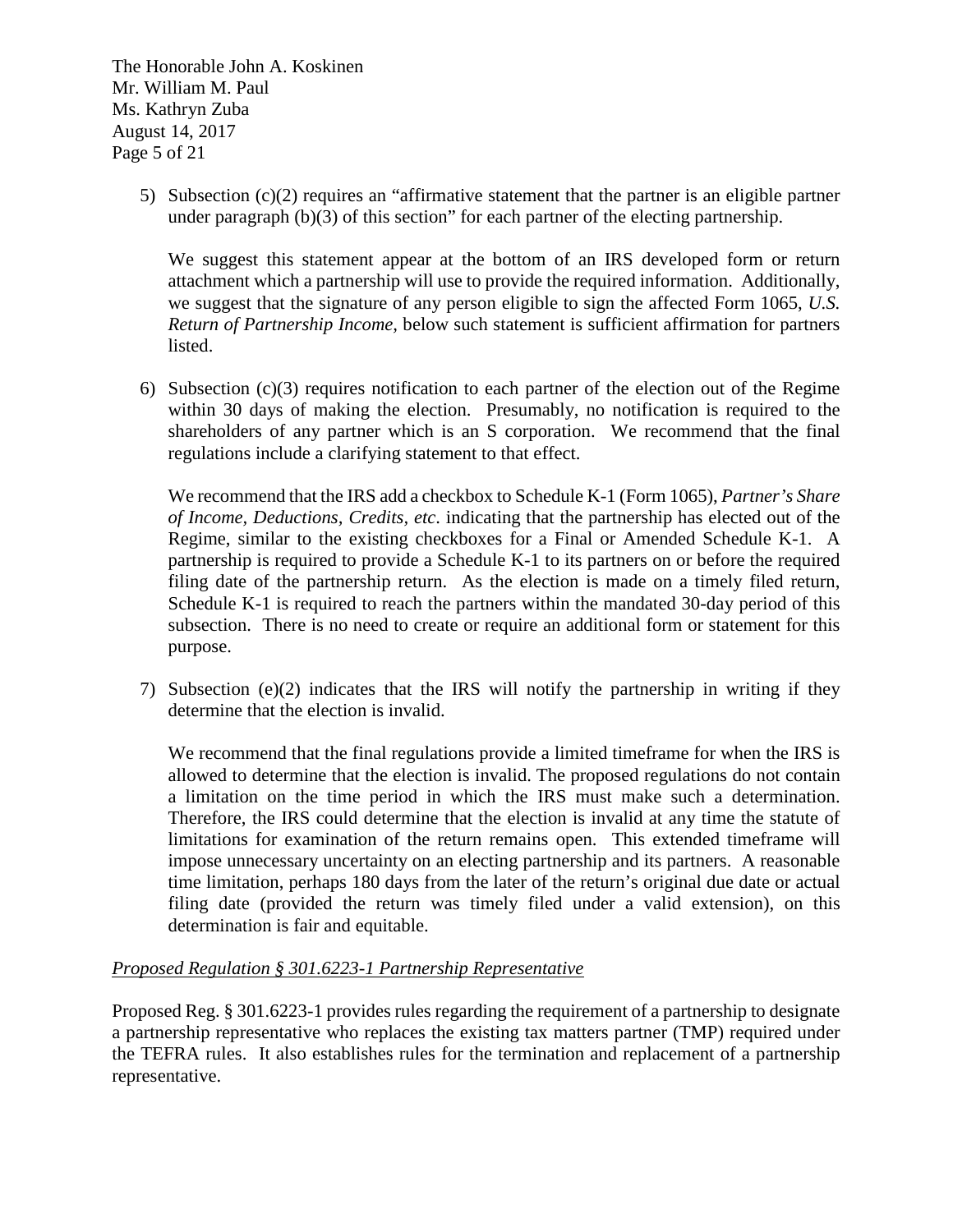The Honorable John A. Koskinen Mr. William M. Paul Ms. Kathryn Zuba August 14, 2017 Page 6 of 21

> 1) Subsection (a) states that "A partnership subject to subchapter C of chapter 63 of the Internal Revenue Code (subchapter C of chapter 63) for a partnership taxable year must designate a partnership representative for the partnership taxable year in accordance with this section." However, Prop. Reg. § 301.6221(b)-1 allows certain partnerships to opt out, stating specifically that "The provisions of subchapter C of chapter 63 of the Internal Revenue Code (subchapter C of chapter 63) do not apply for any partnership taxable year for which an eligible partnership under paragraph (b) of this section makes a valid election in accordance with paragraph (c) of this section."

We recommend that the final regulations clarify if a partnership making a valid election to opt out is required to appoint a partnership representative.

It is our interpretation of the language in the proposed regulations that a partnership making a valid election to opt out is not required to appoint a partnership representative. However, we think that it is in the best interest of a partnership to have a partnership representative. If the IRS should subsequently determine that the election to opt out was invalid, it would benefit both the partnership and the IRS to have a partnership representative. Also, various sections of the proposed regulations state that an upper-tier partnership, which is itself a partner in an audited partnership, is subject to any provisions which apply generally to partners of the audited partnership. To assure that an upper-tier partnership will have the ability to push-out any adjustment to its own partners, the designation of a partnership representative at the time of filing their original return is warranted.

- 2) Subsection (b)(3) contains proposed regulations regarding the appointment of a person who is not an individual to serve as the partnership representative, identified as an "entity partnership representative." In situations where a partnership selects an "entity partnership representative," the proposed regulations also require the partnership to appoint a specific person, known as the "designated individual," as the sole individual who may act on behalf of the "entity partnership representative." We think that the requirement to also designate a specific individual prior to the issuance of a notice of administrative proceeding is contrary to Congressional intent. The statute states that the partnership representative is "a partner (or other person)…" Neither the statute nor the *General Explanation Of Tax Legislation Enacted in 201*5 ("Blue Book")[2](#page-5-0) requires that such person is an individual. If an entity that meets the requirements of subsections  $(b)(2)$  and  $(b)(4)$  is designated as the partnership representative, the appointment of a specific individual to act on their behalf should take place only upon issuance of a notice of administrative proceeding or with the filing of a valid administrative adjustment request (AAR) in accordance with section 6227.
- 3) We recommend that once an entity is properly appointed as the partnership representative, that entity (and not the partnership) should specify the identity of the "designated individual." The requirement that the partnership appoint the "designated individual" for

<span id="page-5-0"></span> $\overline{a}$  $2$  [JCS-1-16.](https://www.jct.gov/publications.html?func=startdown&id=4874)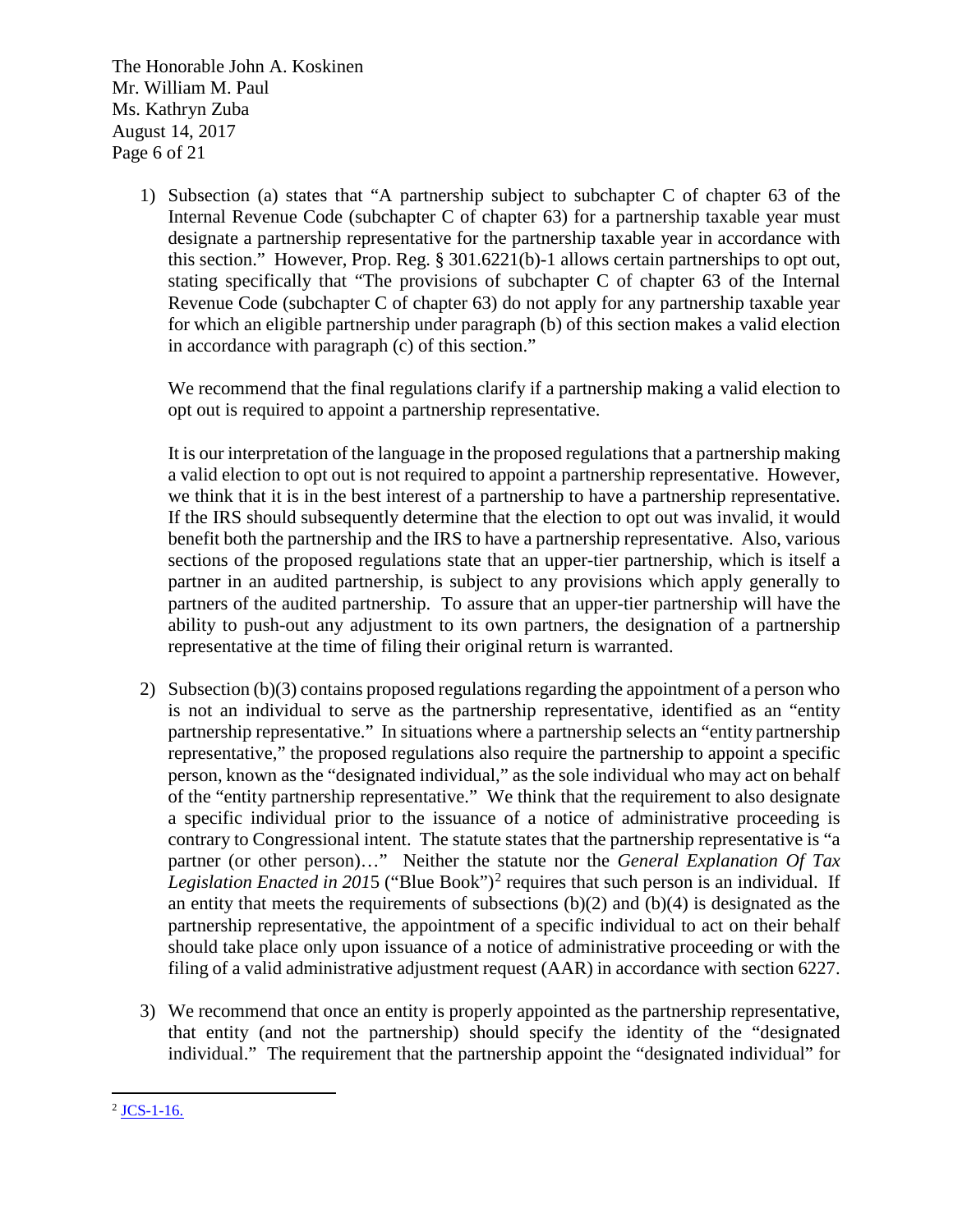The Honorable John A. Koskinen Mr. William M. Paul Ms. Kathryn Zuba August 14, 2017 Page 7 of 21

> an "entity partnership representative" eliminates the purpose of having an entity designated as the partnership representative. In Example 3 of Prop. Reg. § 301.6223-2(d), a situation is described where the designated individual appointed by the partnership is "unaffiliated with" nor "an officer, director or employee" of the entity partnership representative. We question why the partnership in that situation would not have merely selected that individual as the partnership representative, rather than identifying an entity with no power or authority over the individual.

4) Subsection (d) describes the procedures for the resignation of a partnership representative or designated individual. Subsection  $(d)(2)$  sets the time for resignation to coincide with the filing of an AAR or the receipt of a notice of administrative proceeding from the IRS.

We recommend allowing the partnership representative or designated individual to resign at any time. A previously designated partnership representative may discontinue their business relationship with the partnership, no longer qualify as an eligible person or have another reason for resigning. A designated individual may have also left the employ of the entity partnership representative. Preventing a resignation from occurring until an examination has begun imposes an undue burden on the taxpayer and the person serving as the partnership representative. Also, the notice of administrative proceeding could reach a person no longer connected to partnership, or fail to reach them.

The IRS has indicated their concern with the administrative burden of having to track changes in the partnership representative. However, the IRS has a proven and effective system for tracking Power of Attorney (POA) status based on taxpayer, year and type of return. A modification or adaptation of the POA system should accommodate the required tracking. Also, subsection (a) requires that "a partnership representative must update the partnership representative's contact information when such information changes." Therefore, it appears that the IRS will require and anticipates processing updates to their database of partnership representatives at any time.

5) Subsection (d) also permits a resigning partnership representative or designated individual to appoint their own successor.

We oppose this provision because the resignation will often take place as the result of a dispute or disagreement between the partnership and the individual. Under the regulations as written, if a partnership representative resigns upon receipt of a notice of administrative proceeding and appoints a successor, the partnership is represented by that successor (who they may have had no input in selecting) who will act on their behalf and have the power to make binding decisions during an IRS examination.

We recommend that upon resignation of a partnership representative, including an entity partnership representative, the IRS should allow the partnership 30 days to appoint a new partnership representative. In the case of the resignation of the designated individual for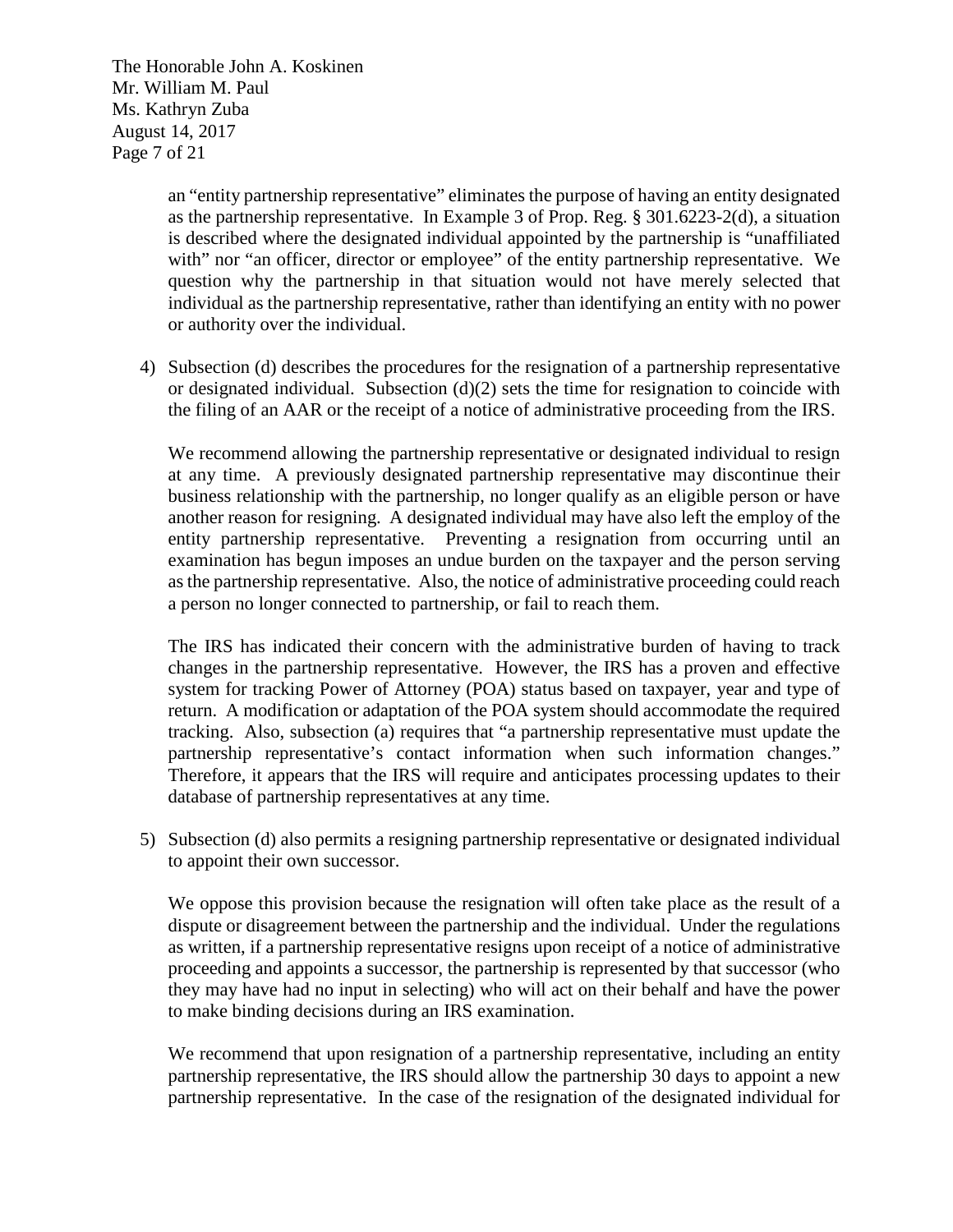The Honorable John A. Koskinen Mr. William M. Paul Ms. Kathryn Zuba August 14, 2017 Page 8 of 21

> an entity partnership representative, the IRS should allow the entity 30 days to designate a new individual. If the entity fails to do so, the provisions of subsection (f) regarding the designation of a partnership representative by the IRS shall take effect.

6) Subsection (e) describes the procedures for a partnership to revoke their designation of a partnership representative and designate a successor.

We recommend allowing a partnership to revoke the designation of their partnership representative at any time, provided that they simultaneously appoint a new partnership representative. Similar to our comments regarding the procedures for the partnership representative's resignation, we disagree with limiting the ability of a partnership to revoke their designation only upon receipt of a notice of administrative adjustment or the filing of a valid AAR.

- 7) If the IRS maintains the proposed limitations on when a partnership representative may resign or have their designation revoked, we recommend delaying the timeframe that time sensitive actions or required responses are due to the IRS until the successor designation takes effect (currently 30 days in proposed regulations). The outgoing partnership representative, who potentially has an adversarial relationship with the partnership, can still bind the partnership during the 30-day period and therefore, it is inappropriate for them to take any action or provide responses to the IRS on behalf of the partnership.
- 8) Subsection (e)(3)(iii)(A)(2) requires that the notification of revocation provided to the IRS includes a certification that a copy of the revocation was provided to the partnership representative whose designation is revoked. Failure to provide a copy of the revocation will render it invalid. We suggest that the final regulations provide clarification of the following issues:
	- a) How a partnership should make this certification when the revocation relates to a partnership representative who is now deceased or, in the case of an entity, no longer exists.
	- b) In situations where the partnership is no longer in contact with the representative, we suggest a clarification that the notice sent to the last known address is sufficient.
	- c) The specific requirements and/or exclusions related to the method of delivery used by a partnership to provide this notice, such as proof of delivery or electronic delivery.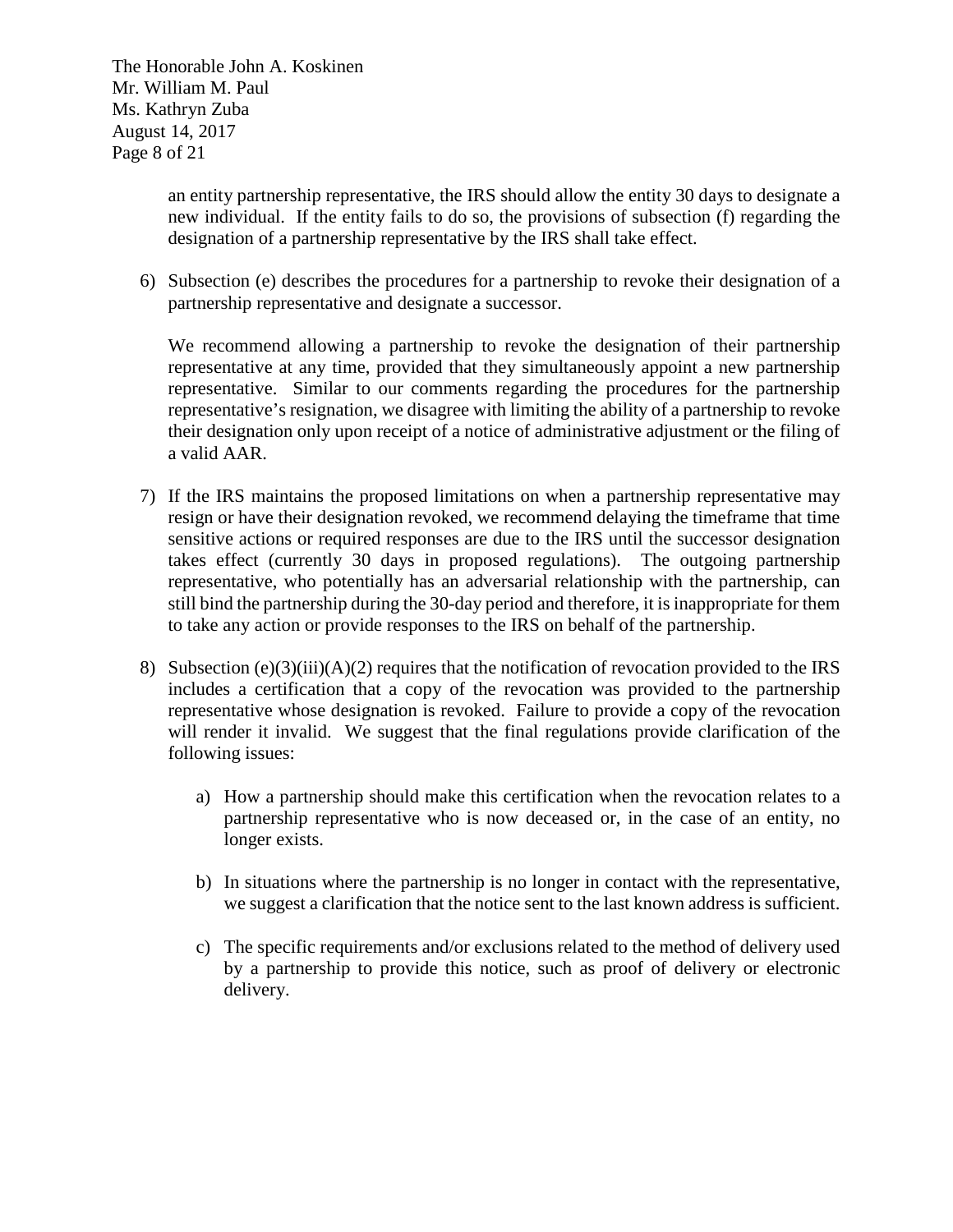The Honorable John A. Koskinen Mr. William M. Paul Ms. Kathryn Zuba August 14, 2017 Page 9 of 21

## *Proposed Regulation § 301.6223-2 Binding Effect of Actions of the Partnership and Partnership Representative*

Proposed Reg. § 301.6223-2 provides for the binding effect of the actions of the partnership and partnership representative.

1) Subsection (b) states that termination of a partnership representative's designation does not invalidate actions taken prior to the effective date of the termination. However, a resignation or revocation of such designation does not take effect until 30 days after receipt by the IRS.

We recommend prohibiting a partnership representative or designated individual who has resigned or had their designation revoked from making decisions or taking any action binding the partnership once the IRS receives proper notice of the resignation or revocation. We are concerned, particularly in the case of a revocation, that a partnership representative could deliberately take actions during the 30-day period with the intent to inflict economic harm on the partnership.

- 2) Subsection (c) states that "Except for a partner that is the partnership representative or the designated individual, no partner, or any other person, may participate in an examination or other proceeding involving the partnership under subchapter C of chapter 63 without the permission of the IRS." We suggest that the final regulations provide clarification related to this statement with respect to the following situations:
	- a) If the partnership representative may engage, using a standard POA designation, a tax professional authorized to practice before the IRS under Circular  $230<sup>3</sup>$  $230<sup>3</sup>$  $230<sup>3</sup>$  to act on their behalf during the examination.
	- b) If a person holding a properly executed POA from the partnership for the tax year in question can take part in meetings or calls concerning the examination.
	- c) If a person holding a properly executed POA from the partnership for the tax year in question will receive copies of correspondence related to the examination, assessment or collection.

## *Proposed Regulation § 301.6225-1 Partnership Adjustment by the Internal Revenue Service*

Proposed Reg. § 301.6225-1 describes the rules and processes regarding the treatment of partnership adjustments.

<span id="page-8-0"></span> $\overline{a}$ <sup>3</sup> [https://www.irs.gov/pub/irs-utl/revised\\_circular\\_230\\_6\\_-\\_2014.pdf.](https://www.irs.gov/pub/irs-utl/revised_circular_230_6_-_2014.pdf)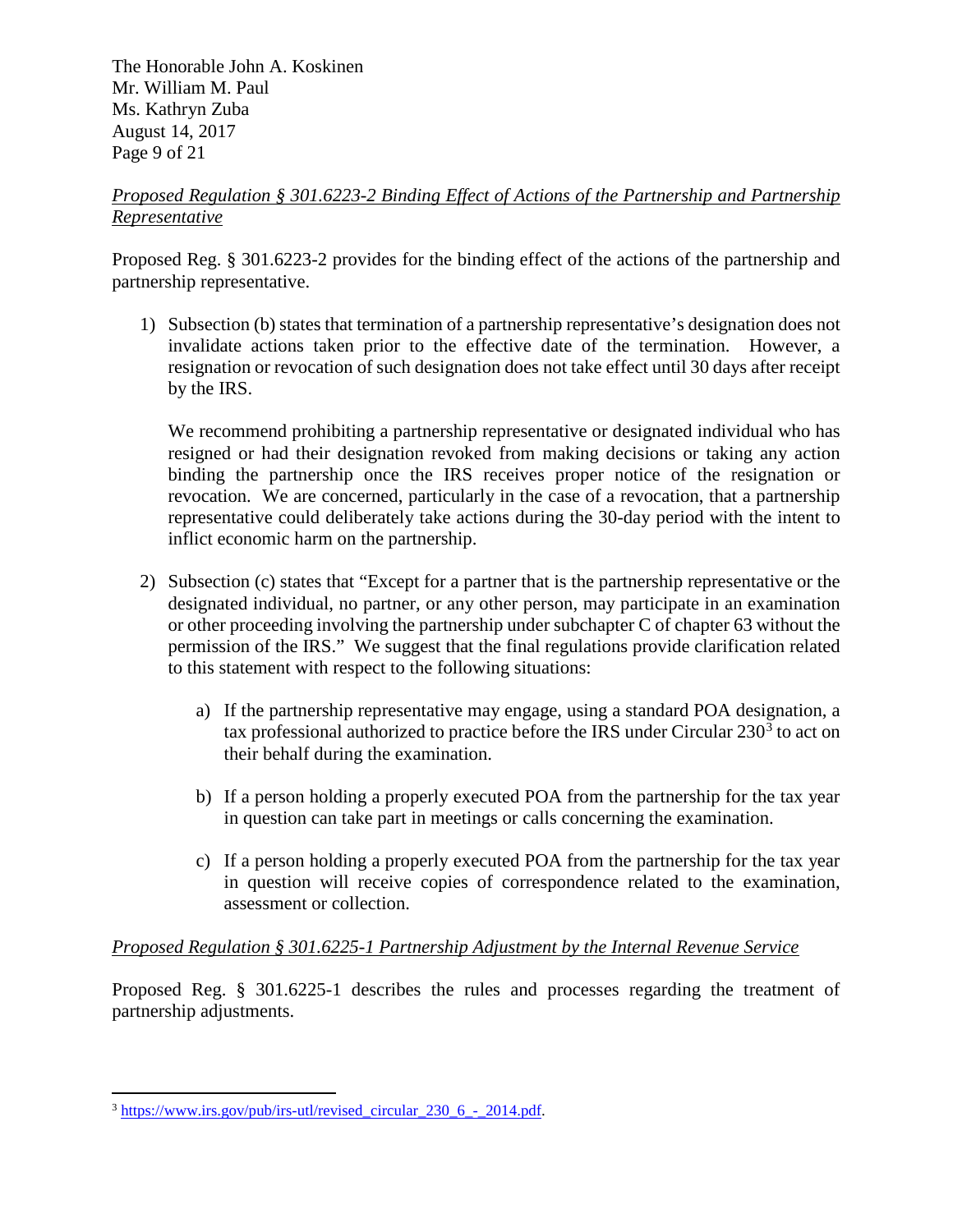The Honorable John A. Koskinen Mr. William M. Paul Ms. Kathryn Zuba August 14, 2017 Page 10 of 21

> 1) Subsection (a)(1) provides that "the adjustments that result in the imputed underpayment are taken into account by the partnership in accordance with §6241-4."

We agree that the imputed underpayment is properly treated as a section  $705(a)(2)(B)$  item. However, we suggest that the final regulations clarify that the adjustments are treated as income items described in section 705(a)(1)(B).

2) Subsection (d) discusses subgrouping of partnership adjustments based on "preferences, limitations, restrictions, and conventions, such as source, character, holding period, or restrictions under the Internal Revenue Code (Code) applicable to such items."

We recommend that the final regulations include examples showing the application of this subgrouping provision for various types of preferences, limitations, restrictions and conventions. The lack of an example in the proposed regulations which shows the application of a limitation (e.g., those related to section 469, investment interest expense, and charitable contributions) creates difficulty in determining how or when the IRS would apply partner-level limitations at the partnership level.

3) In Example 3 of subsection (f), the \$125 decrease in long-term capital gain does not result in an imputed underpayment and is not taken into account. The statute and regulations indicate that the partnership would take that adjustment into account during the adjustment year under the provisions of Prop. Reg. § 301.6225-3.

We suggest adding a statement to the example outlining that the \$125 decrease is reported on the adjustment year tax return as a decrease to the long-term capital gain separately stated item as outlined in Prop. Reg. § 301.6225-3(b)(2).

4) In Example 4 of subsection (f), the \$25 increase in the deduction for 2020 does not result in an imputed underpayment and is not taken into account. The statute and regulations provide that the partnership would take that adjustment into account during the adjustment year under the provisions of Prop. Reg. § 301.6225-3. We suggest adding a clarifying statement to Example 4 highlighting this effect.

## *Proposed Regulation § 301.6225-2 Modification of Imputed Underpayment*

Proposed Reg. § 301.6225-2 sets forth modification procedures in the case of an imputed underpayment based on adjustments resulting from an examination.

1) Subsection (b)(3)(iv) describes the rules for requesting a rate modification based on the type of partner allocated an adjustment or character of the adjusted income in cases where a special allocation may apply. The requirement to determine the partner's distributive share based on a hypothetical sale of all partnership assets at fair market value (FMV) as of the close of the reviewed year is administratively burdensome and difficult to apply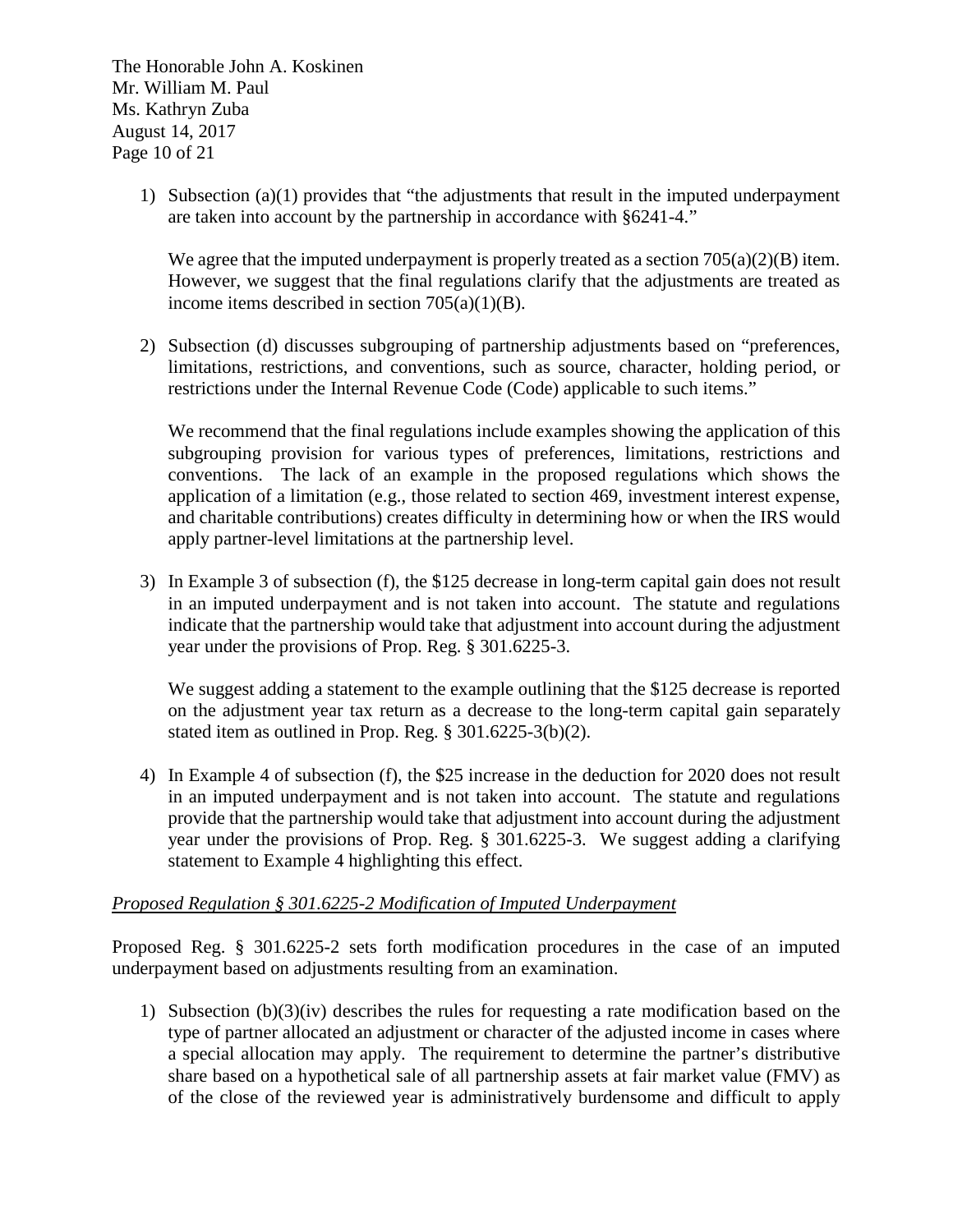The Honorable John A. Koskinen Mr. William M. Paul Ms. Kathryn Zuba August 14, 2017 Page 11 of 21

> many years after the calculation date. The statutory language appears to mandate such an approach. However, FMV is undefined in both the statute and the proposed regulations and therefore, will generate significant disputes between the IRS and partnerships.

> We suggest that in order to simplify the administration of this provision, the IRS should define FMV, solely for purposes of this provision, as a more easily determined amount, such as using section 704(b) basis. Alternatively, the IRS has exercised their authority to calculate multiple imputed underpayments via various groupings and subgroupings. Accordingly, we recommend that the IRS permit a partnership to request that the adjustment items which are subject to a special allocation are placed into a separate subgrouping rather than require the FMV calculation. In this manner, the adjustment is allocated solely to the affected partners in the appropriate manner and the request for modification is considered separately from requests related to other portions of the adjustments.

> We also request that the final regulations clarify that if the IRS requires a partnership to make the deemed sale calculation envisioned in the proposed regulations, such action is not considered a revaluation for purposes of section 704.

2) Subsection (c)(3) sets forth the timing rules for requesting a modification of the imputed underpayment. Subsection (d) describes the types of modifications available and the basic requirements for each type.

We suggest that the final regulations provide clarification of the following areas not addressed in the proposed regulations:

- a) Provide a specified timeframe in which the IRS must respond to a request for modification.
- b) Provide that if there is a pending request for modification at the expiration of the 270-day period, the IRS will automatically agree to an extension of that period until at least 30 days after they provide their response.
- c) Provide a specified timeframe for a partnership to respond to an IRS request for additional information during their review of a modification request. We suggest a minimum of 60 days. This issue is particularly significant if the request occurs near the expiration of the 270-day period.
- d) Provide an allowance for the following fact pattern in the final regulations. The approval of a modification based on an amended return requires payment of all "tax, penalties, additions to tax, and interest due." However, the taxpayer filing an amended return may incorrectly calculate the interest amount due and subsequently receive an additional assessment from the IRS. If the amended return and payment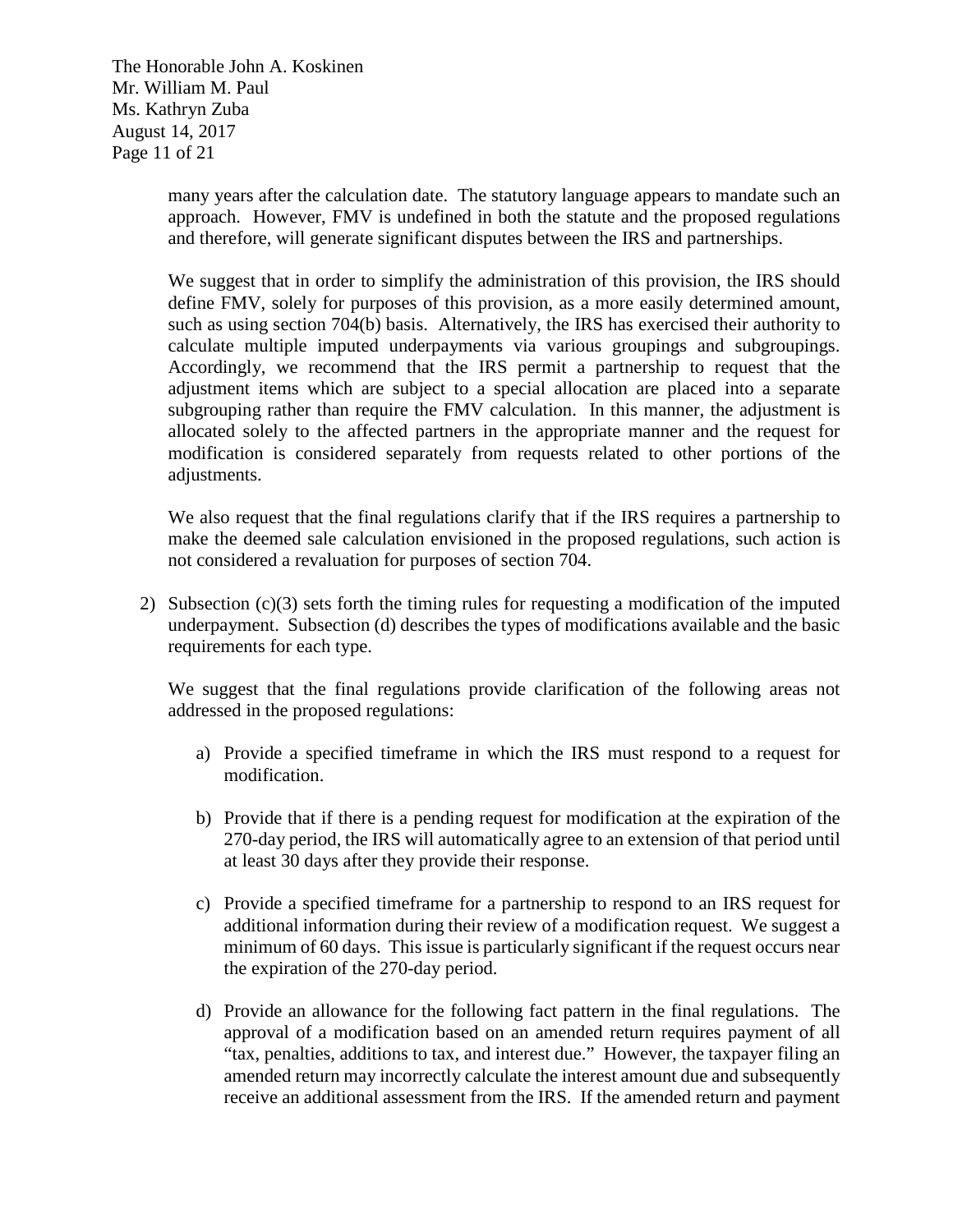The Honorable John A. Koskinen Mr. William M. Paul Ms. Kathryn Zuba August 14, 2017 Page 12 of 21

> is made close to the end of the 270-day period, this unintentional payment shortfall may result in an inadvertent denial of the modification request.

- e) Provide clarification that the restriction in subsection  $(d)(2)(vi)$  on additional amended returns relates to only those items related to a partnership adjustment.
- f) Provide clarification on whether a tax-exempt partner, as defined in subsection  $(d)(3)(ii)$ , involved in a reallocation adjustment must file an amended return to satisfy the requirements for approval of a modification request. We recommend that the IRS add either an explicit statement to subsection  $(d)(2)(vi)$  or an example indicating that such a filing is not necessary provided the IRS is satisfied that the relevant partner (for modification of the reallocation) qualifies as a tax-exempt entity.
- g) Provide clarification that if the IRS denies a modification based on a partner's filing of an amended return and payment of tax, that the partner can file a request for refund. If the partner is not entitled to a refund, then the IRS will unfairly receive payment twice for the same adjustment. This scenario could also occur with denial of a modification based upon a closing agreement.
- h) Provide clarification on the availability and timeframe for a partnership's appeal rights to a denial of a requested modification.

## *Proposed Regulation § 301.6225-3 Treatment of Partnership Adjustments that do not Result in an Imputed Underpayment*

We recommend that Treasury and the IRS provide examples in the final regulations which demonstrate the proper application of subsection (b)(4) concerning reallocation adjustments of partnership items.

## *Proposed Regulation § 301.6225-4 Adjustments to Partners' Outside Bases and Capital Accounts and a Partnership's Basis and Book Value in Property – [Reserved]*

This section of the proposed regulations is marked "[Reserved]." The preamble requested recommendations for proposed guidance in this area. Accordingly, our proposals are as follows:

1) With respect to the treatment of adjustments resulting in an imputed underpayment for purposes of the calculation of a partner's capital account and basis, we recommend that a partnership allocate adjustments as items of sections  $705(a)(1)(B)$  or  $(2)(B)$  in accordance with the partnership agreement of the reviewed year and that the adjustments are subject to the existing "substantial economic effect" rules under section 704.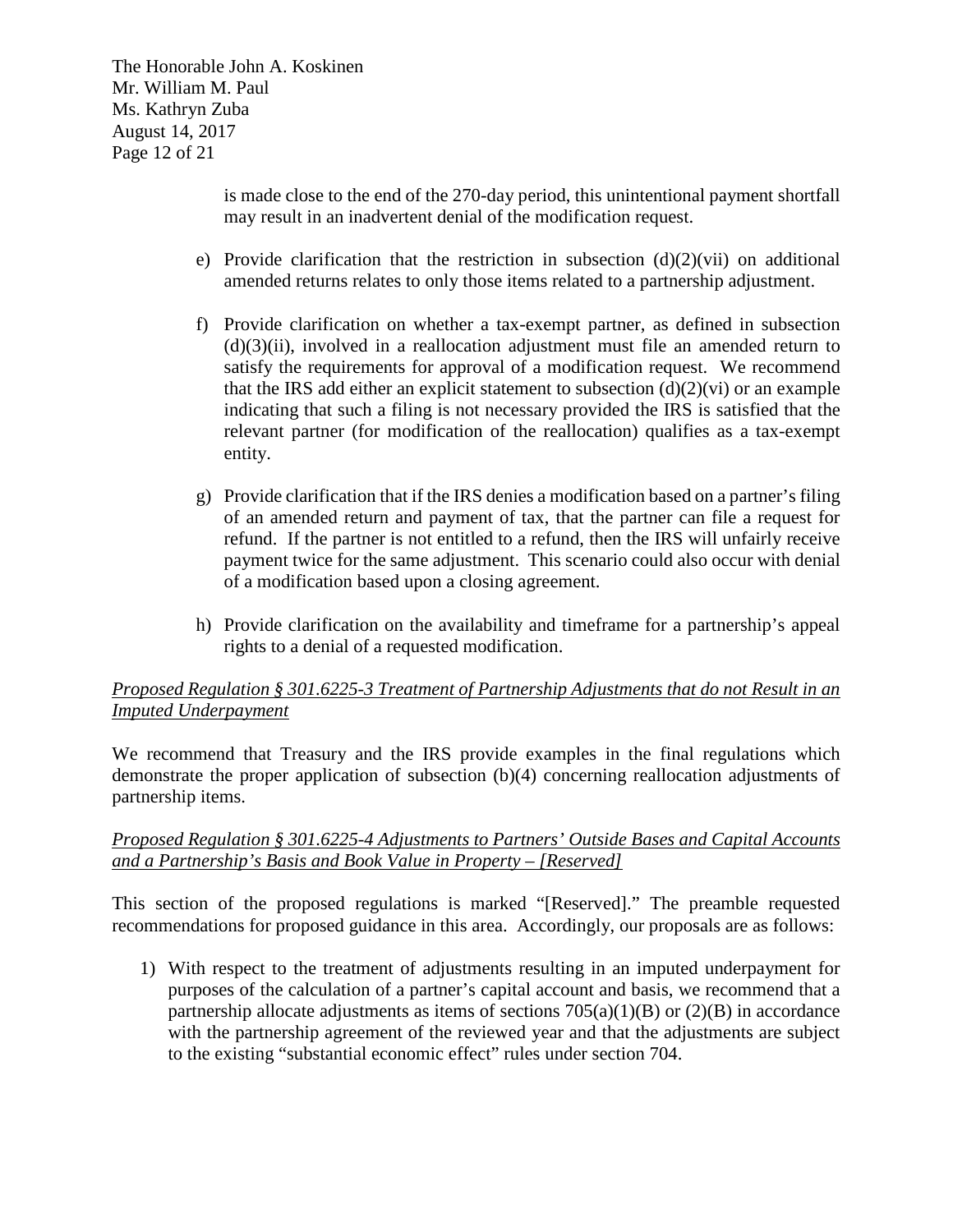The Honorable John A. Koskinen Mr. William M. Paul Ms. Kathryn Zuba August 14, 2017 Page 13 of 21

> We also present the following recommendations with respect to that portion of the adjustment allocated to a reviewed year partner that is no longer a partner in the adjustment year:

- a) If the successor adjustment year partner received its interest from the reviewed year partner in a nonrecognition transaction, the successor partner should receive the same treatment as the reviewed year partner would have received with respect to all treatments of the adjustments.
- b) If the successor adjustment year partner received its interest from the reviewed year partner in a taxable transaction, the successor partner should receive the same treatment as the reviewed year partner would have received with respect to all treatments of the adjustments. In addition, the successor adjustment year partner should have the ability to use the adjustment amounts to determine whether and how it affects the section 743(b) adjustment such partner computed at the time it received the partnership interest (if it had a section 743(b) adjustment), and then to update the changes affecting its section 743(b) adjustment.
- c) If the reviewed year partner was redeemed out of the partnership and is no longer a partner in the adjustment year, the adjustment is allocated between the adjustment year partners of the partnership as a section 734(b) adjustment.
- 2) The following examples and Appendix 1 demonstrate the application of our recommendations.

**Example 1:** A, B, and C are equal partners in ABC, LLC. ABC is classified as a partnership for United States (U.S.) federal income tax purposes. A, B, and C originally contributed \$1,000 cash to ABC. ABC reported taxable income of \$1,200 in year 1, \$2,100 in year 2, and \$3,000 in year 3. In year 4, an examination under the Regime of ABC's year 1 tax return resulted in an imputed underpayment arising from an adjustment to reduce depreciation expense in year 1 by \$600. The \$600 depreciation should have been taken as a deduction as follows: \$300 in year 2 and \$300 in year 3. On January 1, year 3, C transferred its entire interest in ABC to XYZ, LLC, which was treated as a contribution under section 721.

The \$600 adjustment to depreciation is taken into account by A, B, and C in year 1 (reviewed year). Each partner's capital account and basis is increased by \$200 in year 1.

**Example 2:** The facts are the same as in Example 1, except that on January 1, year 3, C sells its entire interest in ABC to D, an unrelated party, for \$3,000 at a time when ABC's balance sheet is as follows: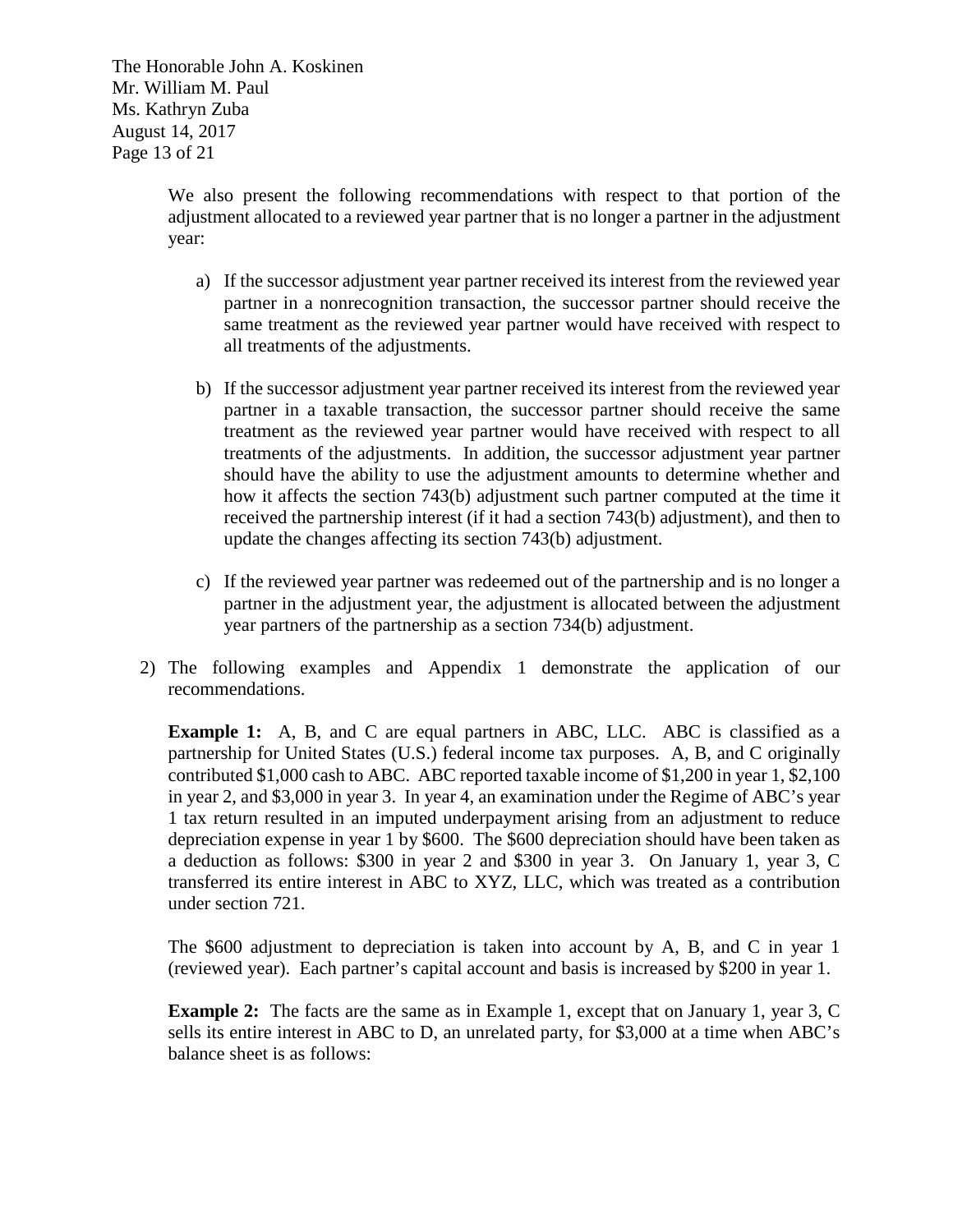The Honorable John A. Koskinen Mr. William M. Paul Ms. Kathryn Zuba August 14, 2017 Page 14 of 21

|                             | Tax                      | Tax           |            |
|-----------------------------|--------------------------|---------------|------------|
|                             | (as originally reported) | (as adjusted) | <b>FMV</b> |
|                             |                          |               |            |
| Cash                        | 3,000                    | 3,000         | 3,000      |
| Depreciable Asset           | 3,300                    | 3,600         | 6,000      |
| <b>Total Assets</b>         | 6,300                    | 6,600         | 9,000      |
| Liabilities                 |                          |               |            |
| Capital:                    |                          |               |            |
| $\mathbf{A}$                | 2,100                    | 2,200         | 3,000      |
| B                           | 2,100                    | 2,200         | 3,000      |
| $\mathcal{C}$               | 2,100                    | 2,200         | 3,000      |
| Total Liabilities & Capital | 6,300                    | 6,600         | 9,000      |

Assume that Depreciable Asset has a recovery period of 5 years and a straight-line depreciation method is used. ABC included a section 754 election in its originally filed year 3 tax return and reflected a basis adjustment under section 743(b) to D of \$900. D's section 743(b) basis adjustment is properly reflected as \$800 due to the adjustment of its share of basis in the Depreciable Asset from year 1 (reviewed year) and year 2 (intervening year). D would update its section 743(b) adjustment and also any depreciation affected by the revision to the basis adjustment.

As in Example 1, C's section 704(b) capital account should transfer to D.

**Example 3:** The facts are the same as in Example 1, except that on January 1, year 3, ABC redeems C's entire interest for \$3,000. A and B should take their share of the underlying adjustment into account and adjust their basis and capital accounts in year 1. Since C is no longer a partner of ABC in the adjustment year, the adjustment year partners are allocated C's share (\$200) of the underlying adjustment based on their allocations provided for in ABC's partnership agreement in effect for the adjustment year. Thus, A and B would each increase their basis and capital accounts by \$100 in the adjustment year.

### *Proposed Regulation § 301.6226-1 Election for an Alternative to the Payment of the Imputed Underpayment*

Proposed Reg. § 301.6226-1 provides that a partnership can elect to have its reviewed year partners (rather than the partnership) take into account any adjustments made by the IRS during an examination and pay any taxes due resulting from the adjustments. It also describes procedures that the partnership should follow in order to have a valid election.

It appears that the failure to exercise reasonable diligence in determining the correct address to use in providing statements to a reviewed year partner makes the election invalid. We suggest that the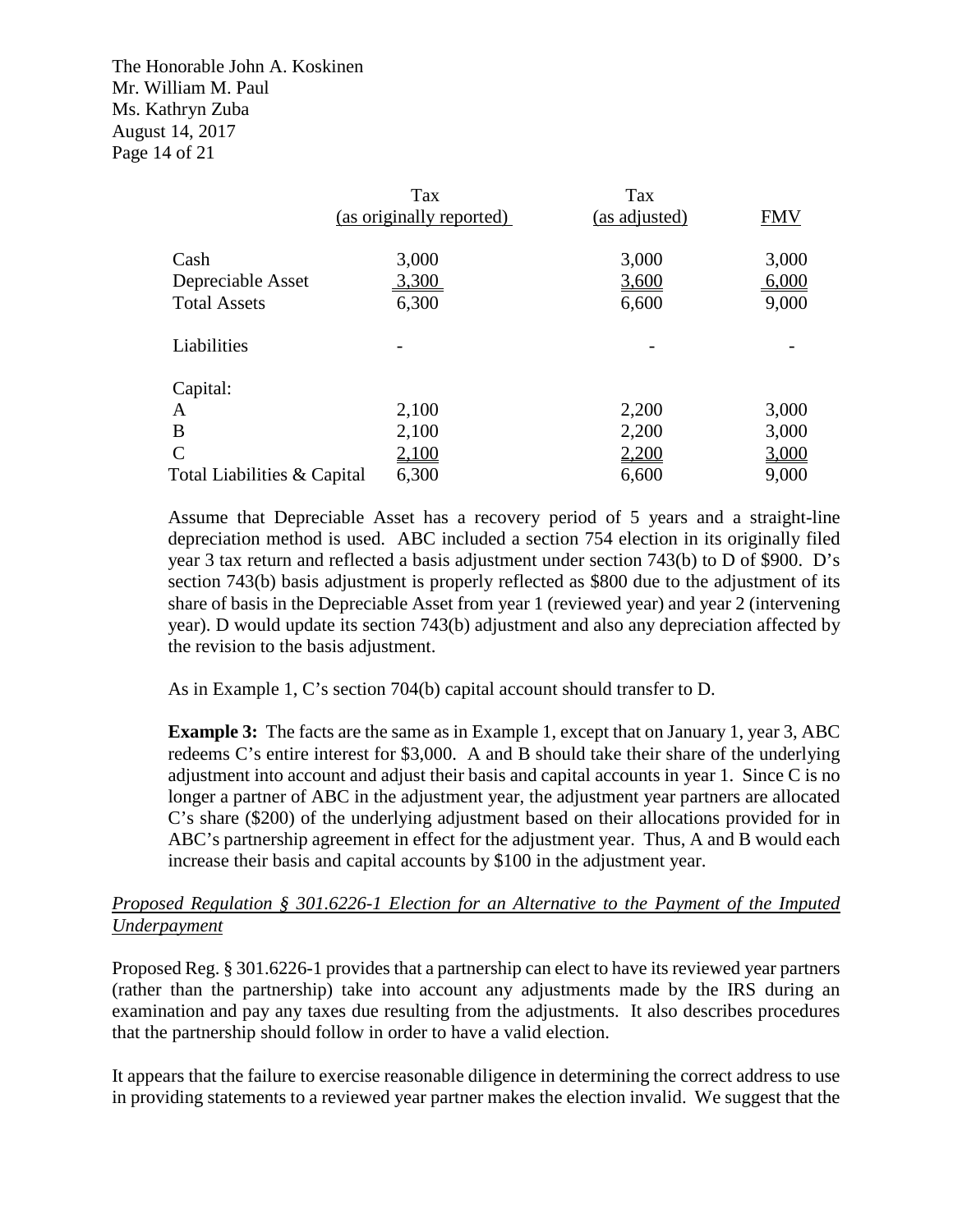The Honorable John A. Koskinen Mr. William M. Paul Ms. Kathryn Zuba August 14, 2017 Page 15 of 21

final regulations provide clarification on whether or not a failure under this provision related to a single partner would make the entire election invalid or only the election for that portion of the adjustments allocable to that specific partner.

### *Proposed Regulation § 301.6226-3 Adjustments Taken into Account by Partners*

Proposed Reg. § 301.6226-3 provides that a reviewed year partner who receives the applicable statement from the IRS must pay the additional tax resulting from adjustments related to the examination that are detailed in the statement. It also discusses the determination of the aggregate adjustment amounts, corrections, payment of a safe harbor amount as well as interest on the adjustment.

1) We think that Example 4 under this section is incorrect. The example indicates that a capital gain of \$40 million was originally allocated entirely to partner E. On examination, it was determined that the gain should have been allocated equally to partners E, F, G and H. The FPA shows a \$30 million reduction in capital gains for partner E. However, the example also provides that "The statement for E reflects a partnership adjustment of a reduction of **\$10 million** of capital gain for 2020. The statement also reflects that E's safe harbor amount, as determined under  $\S 301.6226-2(g)$ , is  $\S 0 \leq 10$  million > multiplied by 40 percent but not less than zero). **F elects to pay the safe harbor amount, which is zero.**" (emphasis added).

The statement for E should reflect a reduction of \$30 million of capital gain and a safe harbor calculation of "<\$30 million> multiplied by 40 percent but not less than zero." In addition, the last sentence should read "**E** elects to pay the safe harbor amount, which is zero" instead of "**F** elects to pay the safe harbor amount, which is zero."

- 2) We request that Treasury and the IRS add examples to the final regulations showing their proposed treatment of the following situations:
	- a) The IRS approves a modification based on a partner's filing of amended returns. Subsequently, the partnership challenges the adjustment in Tax Court and the amount of the adjustment is reduced.
	- b) The IRS approves a modification based on a partner's status as a tax-exempt entity. The IRS imposes a 20% accuracy-related penalty on the partnership. We ask that the example shows how the amount of the penalty is calculated after allowance for the modification and how the penalty is allocated among all partners, including the tax-exempt entity.
- 3) We request that Treasury and the IRS add examples to the final regulations showing the proper application of partner and partnership level tax attributes to the calculation of additional tax due for the intervening years.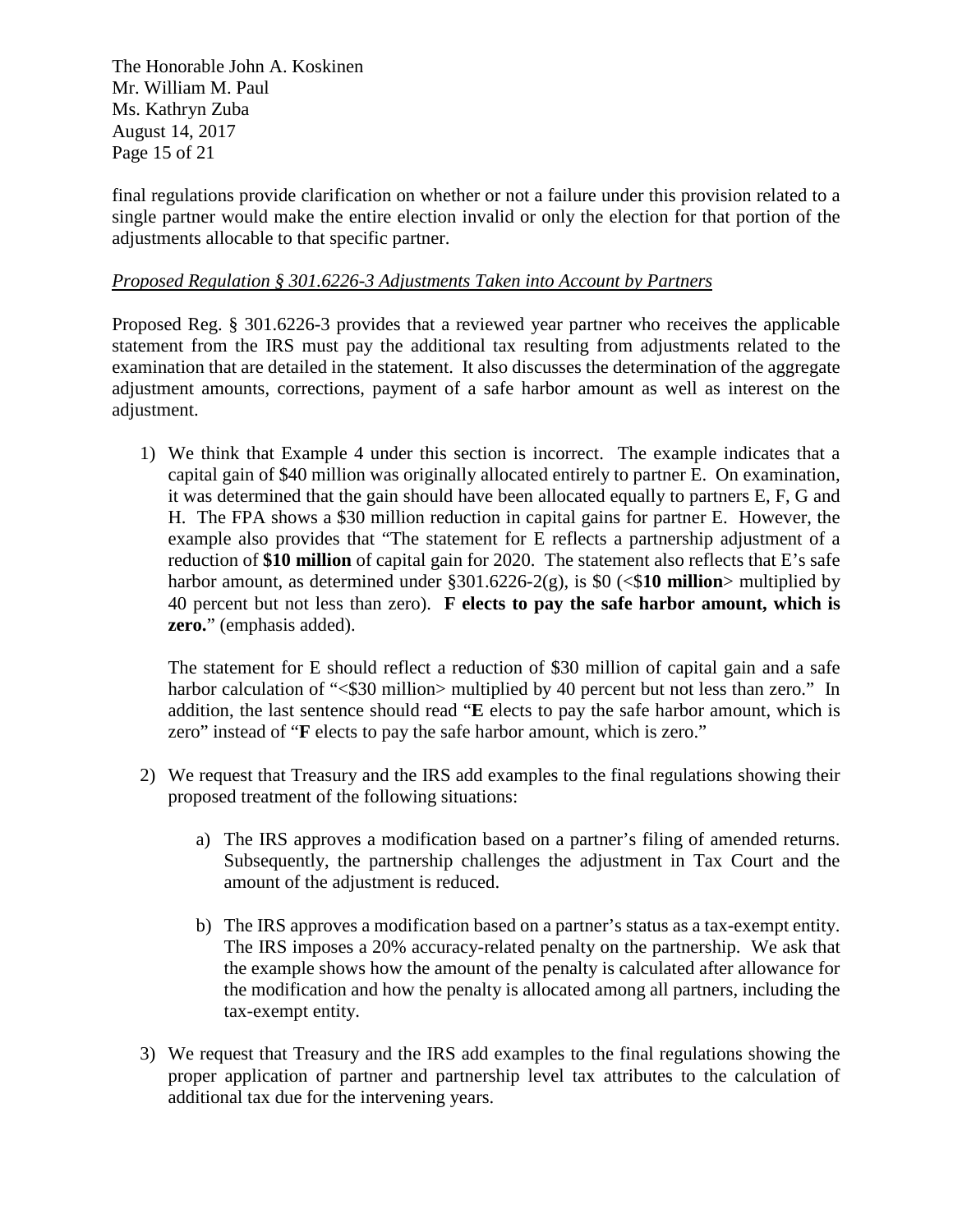The Honorable John A. Koskinen Mr. William M. Paul Ms. Kathryn Zuba August 14, 2017 Page 16 of 21

## *Proposed Regulation § 301.6226-3(e) Adjustments Taken into Account by Partners - Pass-through Partners – [Reserved]*

Proposed Reg. § 301.6226-3(e) is marked "[Reserved]." We recommend that the IRS establish procedures under Prop. Reg. § 301.6226-3(e) to allow for the push-out of audit adjustments through a tiered partnership structure. In the following numbered points, we describe a proposed general framework for implementing such an approach. This approach, and likely this approach only, could allow the partners of an audited partnership to ultimately pay the appropriate amount of tax. In general, we discourage establishing any limitations on tiers, dollar amounts, number of partners, or other attributes because those limitations may result in the partners paying inappropriate amounts of tax. Our proposed framework would result in a system that is administrable for the IRS and taxpayers while allowing for maximum flexibility for each partner to pay their appropriate share of taxes on any adjustments from an audited partnership. The proposed framework could also enable the IRS to fully collect the appropriate amount of tax on an adjustment without the inefficiencies experienced with the current TEFRA system.

1) We suggest that following receipt of the FPA, the audited partnership is required to complete a Partnership Adjustment Report (PAR). If the audited partnership elects to pushout any of the adjustment to its partners under section 6226, the PAR is due within 60 days after the date all of the partnership adjustments to which the PAR relates are finally determined. The PAR, designed to mimic a Schedule K, *Partners' Distributive Share Items* of Form 1065, would show the total adjustments resulting from the audit. Further, the PAR would include columns showing the amounts modified or paid under section 6225 and the amounts pushed-out to partners under section 6226. By requiring reconciliation of the total adjustments pursuant to the FPA to the adjustments accounted for under section 6225 or 6226, the PAR will enable to the IRS to quickly view that all audit adjustments are accounted for under the rules of the Regime. An "Adjustment K-1" attached to the PAR filed with the IRS and issued to the relevant partners should detail any adjustment amounts pushed-out under section 6226. This system is consistent with the current Form 1065 and Schedule K-1 filing process and will have a minimal learning curve for all parties. After filing the PAR and Adjustment K-1s, the audit is completed with respect to the audited partnership and the process would enter the collection phase. No actions by a partner of the audited partnership shall cause the re-opening of the audit or any further liability to the partnership or its other partners.

Upon receipt of an Adjustment K-1 from an audited partnership, a partnership-partner will need to file its own PAR indicating the total amount shown on the Adjustment K-1 received, any amounts modified or paid under section 6225, and any amounts further pushed-out under section 6226. The PAR and related Adjustment K-1s are due (i.e., required mailing date) to the IRS and affected partners within 60 days of the date shown on the Adjustment K-1 received from the audited partnership.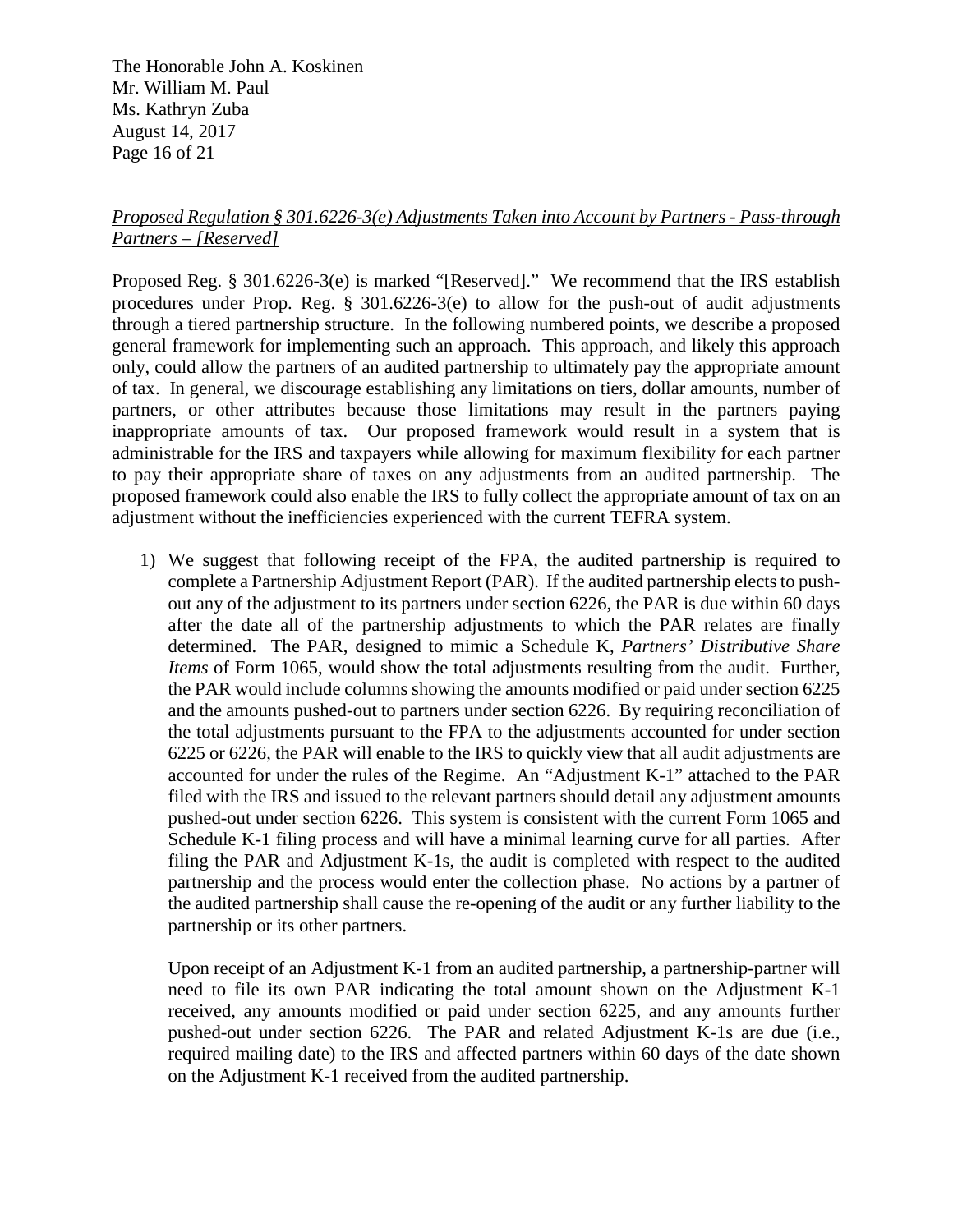The Honorable John A. Koskinen Mr. William M. Paul Ms. Kathryn Zuba August 14, 2017 Page 17 of 21

> We recommend that the IRS issue an assessment of tax in an amount equal to the safe harbor payment as calculated under the proposed regulations if a partner does not file its PAR with the IRS within the required timeframe. For purposes of this calculation and assessment only, any partner which is not an individual should have the safe harbor amount applied as if they were an individual subject to chapter 1 tax.

> If an upper-tier partnership receives an Adjustment K-1 and further pushes-out the adjustment under section 6226, they will provide Adjustment K-1s to their partners and the same process will continue up the chain of ownership. We recommend that an S corporation which receives an Adjustment K-1 follow the procedures of those used by a partnership under section 6226 to report the properly allocable portion of the adjustment to the IRS and its owners.

- 2) We recommend that all PARs and Adjustment K-1s are due no later than the extended due date of the audited partnership's tax return for the taxable year in which the FPA is issued. While this suggestion might have the effect of limiting the number of tiers through which an adjustment is ultimately pushed-out, we recommend placing this overall time limit on the process rather than establishing a maximum allowable number of tiers.
- 3) In order to facilitate the collection and tracking of PARs and Adjustment K-1s, the AICPA proposes the creation of a special processing unit (SPU) within the IRS. This centralized collection point will allow for the most efficient tracking of adjustments through a tiered partnership structure. Further, we recommend that each audit is assigned a control number which is indicated on any PAR or Adjustment K-1 filed with respect to that audit.
- 4) We recommend that the IRS establish procedures for electronic submission of Adjustment K-1s to partners, similar to existing rules for original Schedules K-1. It is critical that any Adjustment K-1 is issued and received by the partners as expeditiously as possible, particularly in tiered partnership structures. Permitting electronic submission of Adjustment K-1s to the partners will greatly aid in that process and help ensure the IRS collects the appropriate amount of tax as efficiently as possible.

### *Proposed Regulation § 301.6226-4 Adjustments to Partners' Outside Bases and Capital Accounts and a Partnership's Basis and Book Value in Property — [Reserved]*

Proposed Reg. § 301.6226-4 is marked "[Reserved]." We recommend that rules similar to those we proposed under section 6225 above are applied to calculate these adjustments as well.

## *Proposed Regulation § 301.6227-1 Administrative Adjustment Request by Partnership*

1) Subsection (c) requires that the partnership representative must sign an AAR. Any change of partnership representative made in connection with the filing of an AAR does not take effect until 30 days after receipt by the IRS.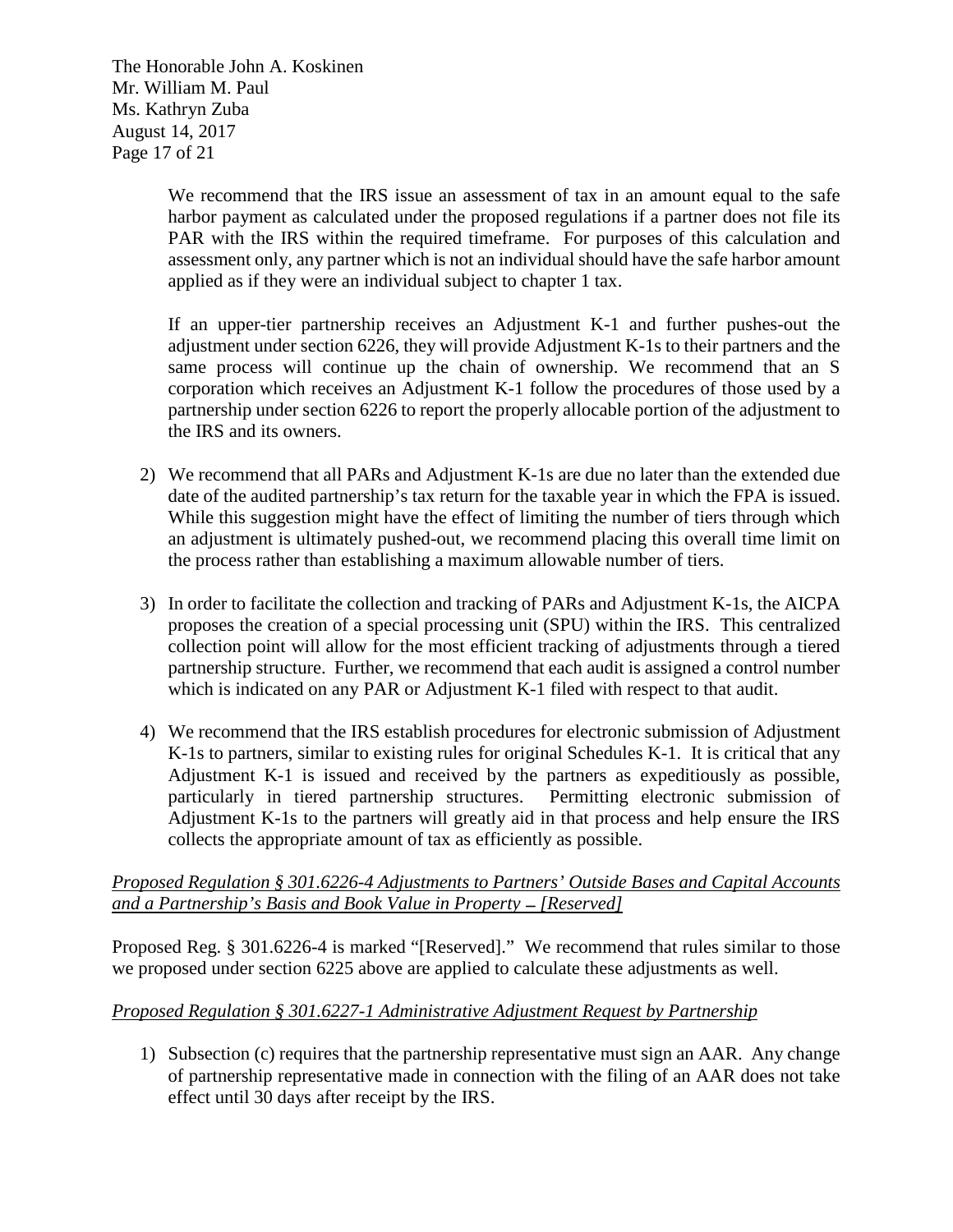The Honorable John A. Koskinen Mr. William M. Paul Ms. Kathryn Zuba August 14, 2017 Page 18 of 21

> We oppose this provision and recommend that Treasury and the IRS remove this requirement from the proposed regulations. We recommend allowing any person authorized to sign the original Form 1065 to sign an AAR. There could exist circumstances where complying with the proposed requirement for a signature by the partnership representative is difficult, if not impossible. The following are examples of such situations:

- a) When the existing partnership representative is deceased or otherwise unavailable to sign the AAR.
- b) Where the partnership is revoking an existing partnership representative designation and appointing a successor as part of the AAR and the existing representative refuses to sign it.
- 2) We suggest that the final regulations address how a partnership, which has made a valid election out of the Regime under Prop. Reg. § 301.6221(b)-1, should report changes to its original return. Clarification is needed as to whether the partnership is required to file an AAR, may continue to follow the current amended return procedures or will follow another procedure which the IRS intends to establish.

## *Proposed Regulation § 301.6241-3 Treatment where a Partnership Ceases to Exist*

Subsection (b) indicates that if the IRS determines that a partnership has ceased to exist they will notify the partnership and the former partners. We think that the IRS should also inform the partnership representative and, when applicable, the "designated individual."

#### *Proposed Regulation § 301.6241-4 Payments Nondeductible*

Proposed Reg. § 301.6241-4 states that payments made by a partnership under subchapter C of chapter 63 of the IRC are nondeductible, including any imputed underpayment. We recommend modification of this section to address the treatment of the adjustment that resulted in the imputed underpayment.

Under Prop. Reg. § 301.6225-1(a), a "partnership's expenditure for the imputed underpayment and the adjustments that result in the imputed underpayment are taken into account by the partnership in accordance with §301.6241-4." Subsection (a) addresses the nondeductible expense for "the imputed underpayment, interest, penalties, additions to tax or additional amounts with respect to an imputed underpayment" and treats it as an expenditure described in section 705(a)(2)(B). However, this section does not address the treatment of the underlying adjustments that resulted in the imputed underpayment, which likely are taken into account under section  $705(a)(1)(B)$ .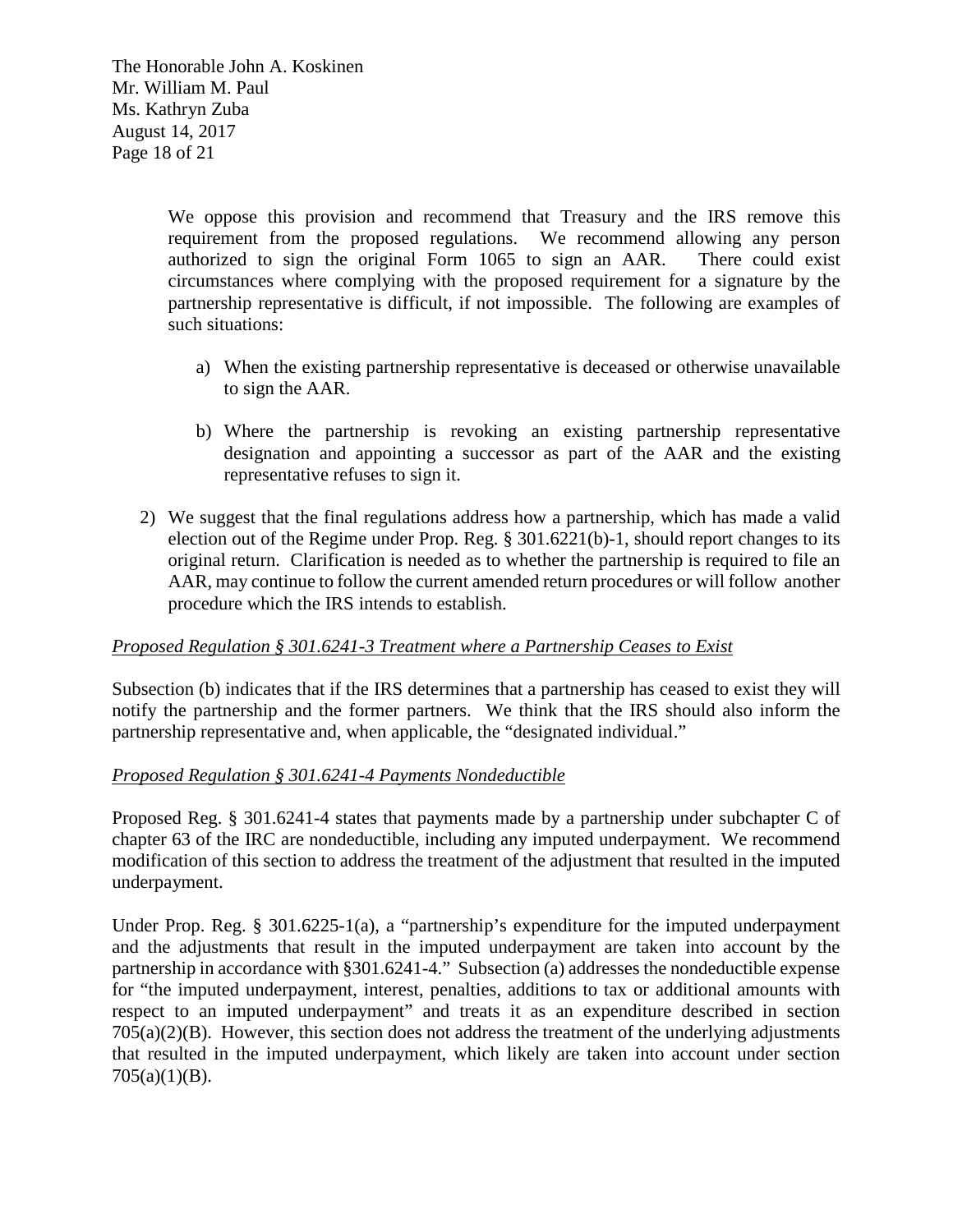The Honorable John A. Koskinen Mr. William M. Paul Ms. Kathryn Zuba August 14, 2017 Page 19 of 21

#### **General Recommendations and Comments**

- 1) There is no reference in either the preamble or the proposed regulations related to an audited partnership's right to challenge various determinations under the Regime with the IRS Office of Appeals (Appeals). We recommend that the final regulations provide an explicit right to challenge via the Appeals process, the following actions or determinations by the IRS:
	- a) A determination by the IRS that an election to opt out under section 6221 is invalid.
	- b) A denial by the IRS of a requested modification to an imputed underpayment amount.
	- c) A denial by the IRS of a partner-level defense raised by the partnership prior to issuance of a FPA.
	- d) The underlying adjustments to the partnership's return appearing on a Notice of Proposed Partnership Adjustment (NOPPA).
	- e) A determination by the IRS that a partnership has ceased to exist under section 6241.
- 2) We suggest allowing a partnership the right to appeal the determinations under sections 6221 and 6241 above within 60 days of receipt of the determination.
- 3) We recommend that the IRS establish a single unified appeals process for a partnership to challenge both the underlying adjustments and any denial of requested modifications. If a partnership has submitted no requests for modification of the imputed underpayment, then its right to challenge the underlying adjustments with Appeals shall expire upon the conclusion of the 270-day period following the mailing of a NOPPA (including any extensions of that period agreed to by the IRS). If a partnership has filed a request for modification, then its right to challenge the underlying adjustments and any denial of the requested modification shall expire on the later of the conclusion of the 270-day period following the mailing of a NOPPA (including any extensions of that period agreed to by the IRS) or 45 days after the IRS has either accepted or denied all properly submitted requests for modification of the imputed underpayment amount.
- 4) We request that the IRS not have the ability to issue an FPA until at least 30 days after a final decision is made on all issues and determinations challenged by a partnership with Appeals.
- 5) We request further clarification on statements in the preamble regarding the ability of the IRS to "separately examine the partnership or its partners outside the centralized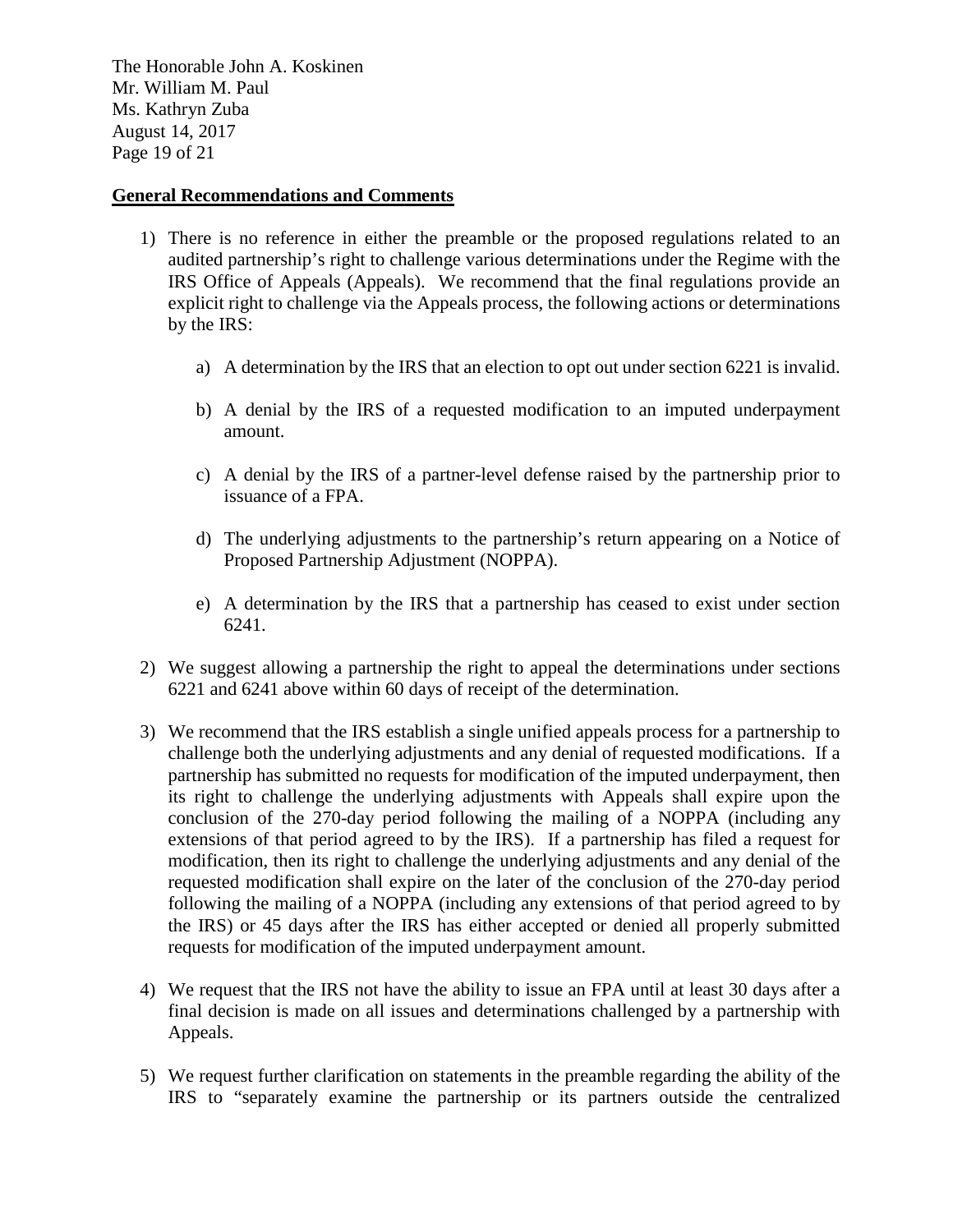The Honorable John A. Koskinen Mr. William M. Paul Ms. Kathryn Zuba August 14, 2017 Page 20 of 21

> partnership audit regime for purposes of determining and assessing" taxes imposed by chapter 2 (Tax on Self-Employment Income) and chapter 2A (Unearned Income Medicare Contribution). Specifically, clarification is needed on whether a taxpayer filing an amended return or requesting a closing agreement under section 6225 for purposes of a modification to the imputed underpayment is required to take into account and pay any additional taxes due under Chapters 2 and 2A.

> In addition, clarification is also needed relating to taxpayers paying tax on their allocated share of an adjustment under the procedures of section 6226. We request clarification of whether a taxpayer must calculate and pay any additional taxes due under Chapters 2 and 2A when reporting a "pushed-out" adjustment, particularly when the taxpayer elects to pay the safe harbor amount. We also request guidance as to what circumstance the IRS envisions auditing individual partners on this issue following conclusion of a partnership level audit under the Regime.

6) If a partnership challenges an adjustment, either via Appeals or in a court proceeding, and the amount of the adjustment is reduced, it is unclear how a taxpayer who has filed an amended return or executed a closing agreement under section 6225 would receive the benefit of the reduced tax liability of the revised adjustment amount. We recommend that the IRS clarify the procedure that will allow the taxpayer to request a refund of the amount overpaid.

\* \* \* \* \*

The AICPA is the world's largest member association representing the accounting profession, with more than 418,000 members in 143 countries and a history of serving the public interest since 1887. Our members advise clients on federal, state and international tax matters and prepare income and other tax returns for millions of Americans. Our members provide services to individuals, not-for-profit organizations, small and medium-sized businesses, as well as America's largest businesses.

We appreciate your consideration of these comments and welcome the opportunity to discuss these issues further. Please feel free to contact me at (408) 924-3508 or [Annette.Nellen@sjsu.edu;](mailto:Annette.Nellen@sjsu.edu) Michael Greenwald, Chair, AICPA Partnership Taxation Technical Resource Panel, at (212) 842- 7513 or [MGreenwald@friedmanllp.com;](mailto:MGreenwald@friedmanllp.com) or Jonathan Horn, Senior Manager – AICPA Tax Policy & Advocacy, at (202) 434-9204 or [Jonathan.Horn@aicpa-cima.com.](mailto:jonathan.horn@aicpa-cima.com)

Respectfully submitted,

Onella

Annette Nellen, CPA, CGMA, Esq. Chair, AICPA Tax Executive Committee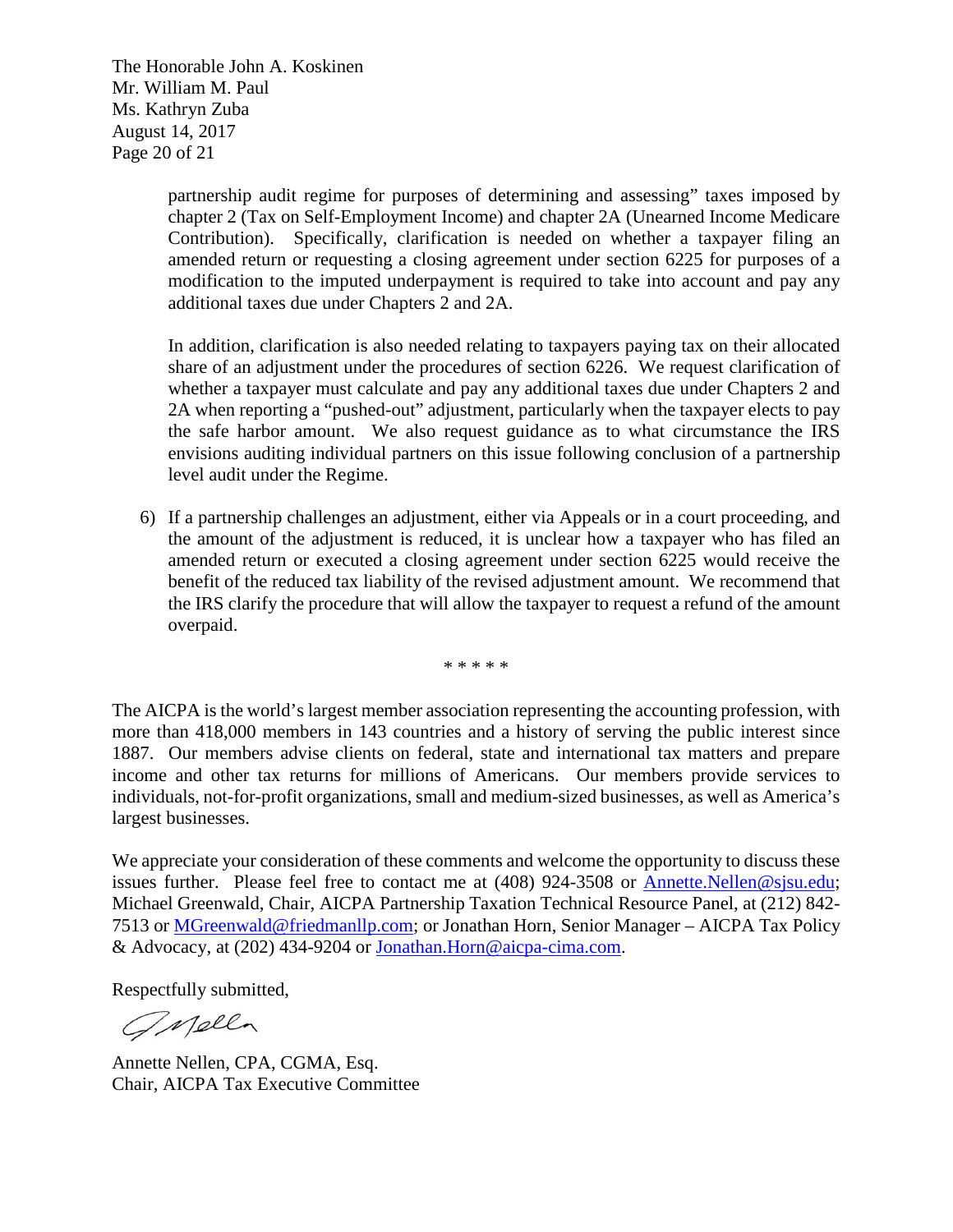The Honorable John A. Koskinen Mr. William M. Paul Ms. Kathryn Zuba August 14, 2017 Page 21 of 21

cc: Ms. Rochelle Hodes, Attorney-Advisor, Office of Tax Legislative Counsel, Department of the Treasury Mr. Brendan O'Dell, Attorney-Advisor, Office of Tax Legislative Counsel, Department of the Treasury Mr. John P. Moriarty, Acting Associate Chief Counsel (Passthroughs & Special Industries), Internal Revenue Service Mr. Glenn Dance, Special Counsel to the Associate Chief Counsel (Passthroughs & Special Industries), Internal Revenue Service Mr. Clifford Warren, Special Counsel, Office of the Associate Chief Counsel (Passthroughs and Special Industries), Internal Revenue Service Ms. Jennifer M. Black, Office of Associate Chief Counsel (Procedure & Administration), Internal Revenue Service Ms. Joy E. Gerdy Zogby, Office of Associate Chief Counsel (Procedure & Administration), Internal Revenue Service Mr. Steven L. Karon, Office of Associate Chief Counsel (Procedure & Administration), Internal Revenue Service Mr. Gregory Armstrong, Office of Associate Chief Counsel (Procedure & Administration), Internal Revenue Service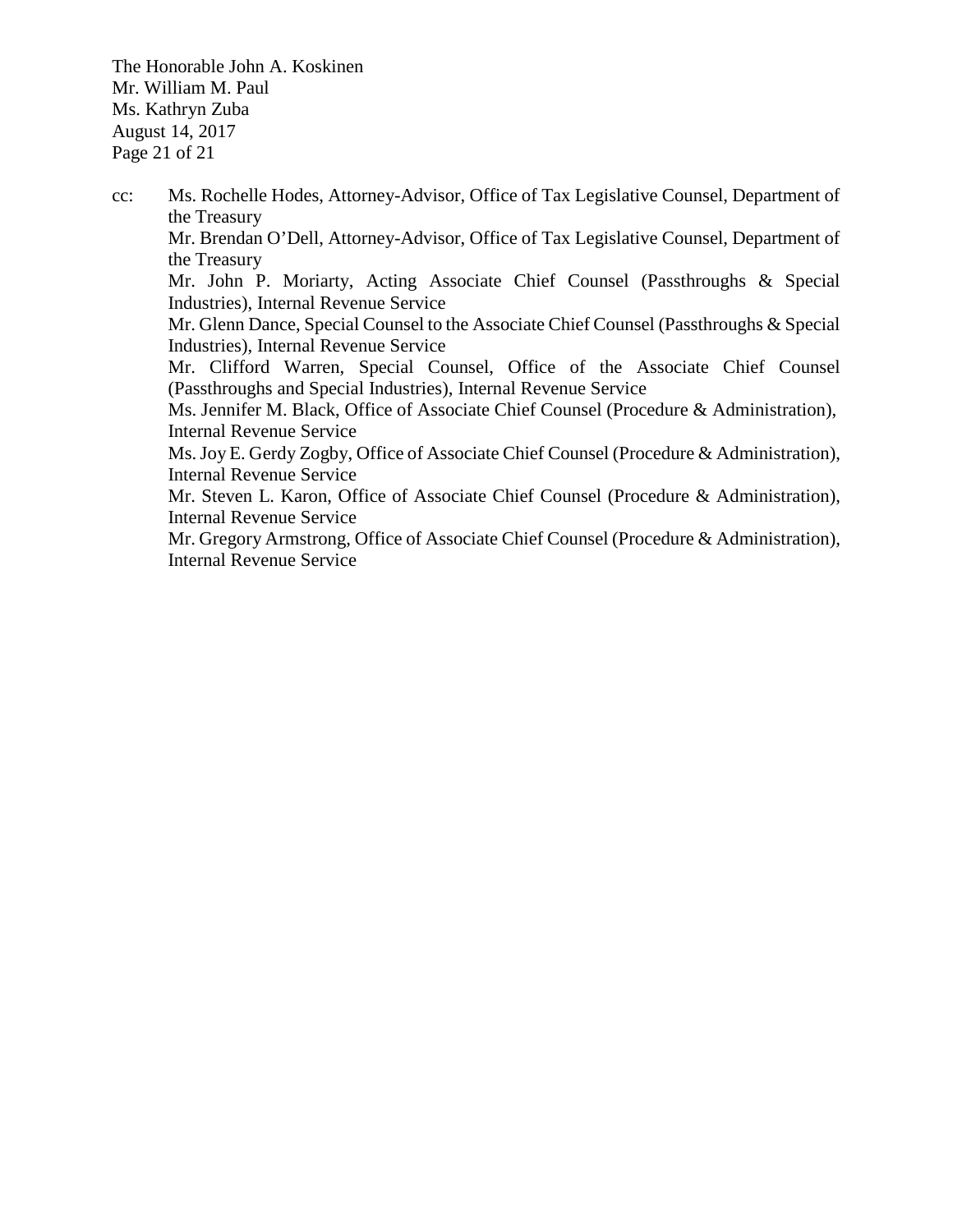# Appendix 1

| <b>EXAMPLE 1</b>                               |             |                          |                          |              |                   |        |             |            |        |                    |            |         |             |                   |        |
|------------------------------------------------|-------------|--------------------------|--------------------------|--------------|-------------------|--------|-------------|------------|--------|--------------------|------------|---------|-------------|-------------------|--------|
| Nonrecognition transfer                        |             |                          |                          |              |                   |        |             |            |        |                    |            |         |             |                   |        |
|                                                |             |                          |                          |              |                   |        |             |            |        |                    |            |         |             |                   |        |
|                                                |             | Total                    |                          | $\mathsf{A}$ |                   |        | B           |            |        | $\overline{c}$     |            |         | <b>XYZ</b>  |                   |        |
|                                                | Outside Tax | Inside Tax               | 704(b)                   | Outside Tax  | <b>Inside Tax</b> | 704(b) | Outside Tax | Inside Tax | 704(b) | <b>Outside Tax</b> | Inside Tax | 704(b)  | Outside Tax | <b>Inside Tax</b> | 704(b) |
| Year 1:                                        |             |                          |                          |              |                   |        |             |            |        |                    |            |         |             |                   |        |
| Contribution                                   | 3,000       | 3,000                    | 3,000                    | 1,000        | 1.000             | 1,000  | 1,000       | 1,000      | 1,000  | 1,000              | 1,000      | 1,000   |             |                   |        |
| Profit/Loss Allocation                         | 1,200       | 1,200                    | 1,200                    | 400          | 400               | 400    | 400         | 400        | 400    | 400                | 400        | 400     |             |                   |        |
| <b>Distribution</b>                            | $\sim$      | $\overline{\phantom{a}}$ | $\overline{\phantom{a}}$ |              |                   |        |             |            |        |                    |            |         |             |                   |        |
|                                                |             |                          |                          |              |                   |        |             |            |        |                    |            |         |             |                   |        |
| Balance - 12/31/Year 1                         | 4,200       | 4,200                    | 4,200                    | 1,400        | 1,400             | 1,400  | 1,400       | 1,400      | 1,400  | 1,400              | 1,400      | 1,400   | $\sim$      | $\sim$            | $\sim$ |
|                                                |             |                          |                          |              |                   |        |             |            |        |                    |            |         |             |                   |        |
| <b>Adjustment to Basis and Capital Account</b> | 600         | 600                      | 600                      | 200          | 200               | 200    | 200         | 200        | 200    | 200                | 200        | 200     |             |                   |        |
|                                                |             |                          |                          |              |                   |        |             |            |        |                    |            |         |             |                   |        |
| Balance - 12/31/Year 1 (Adjusted)              | 4,800       | 4,800                    | 4,800                    | 1,600        | 1,600             | 1,600  | 1,600       | 1,600      | 1,600  | 1,600              | 1,600      | 1,600   | $\sim$      | $\sim$            |        |
|                                                |             |                          |                          |              |                   |        |             |            |        |                    |            |         |             |                   |        |
|                                                |             |                          |                          |              |                   |        |             |            |        |                    |            |         |             |                   |        |
| Year 2:                                        |             |                          |                          |              |                   |        |             |            |        |                    |            |         |             |                   |        |
| Contribution                                   | $\sim$      | $\sim$                   | $\sim$                   |              |                   |        |             |            |        |                    |            |         |             |                   |        |
| Profit/Loss Allocation                         | 2,100       | 2,100                    | 2,100                    | 700          | 700               | 700    | 700         | 700        | 700    | 700                | 700        | 700     |             |                   |        |
| <b>Distribution</b>                            | $\sim$      |                          |                          |              |                   |        |             |            |        |                    |            |         |             |                   |        |
|                                                |             |                          |                          |              |                   |        |             |            |        |                    |            |         |             |                   |        |
| Balance - 12/31/Year 2                         | 6,900       | 6,900                    | 6,900                    | 2,300        | 2,300             | 2,300  | 2,300       | 2,300      | 2,300  | 2,300              | 2,300      | 2,300   | $\sim$      | $\sim$            |        |
|                                                |             |                          |                          |              |                   |        |             |            |        |                    |            |         |             |                   |        |
| <b>Intervening Year Adjustment</b>             | (300)       | (300)                    | (300)                    | (100)        | (100)             | (100)  | (100)       | (100)      | (100)  | (100)              | (100)      | (100)   |             |                   |        |
|                                                |             |                          |                          |              |                   |        |             |            |        |                    |            |         |             |                   |        |
| Balance - 12/31/Year 2 (Adjusted)              | 6.600       | 6.600                    | 6.600                    | 2.200        | 2.200             | 2.200  | 2.200       | 2,200      | 2.200  | 2.200              | 2.200      | 2.200   | $\sim$      | $\sim$            | $\sim$ |
|                                                |             |                          |                          |              |                   |        |             |            |        |                    |            |         |             |                   |        |
| Year 3:                                        |             |                          |                          |              |                   |        |             |            |        |                    |            |         |             |                   |        |
| Transfer from C to XYZ                         | $\sim$      | $\sim$                   | $\sim$                   |              |                   |        |             |            |        | (2.200)            | (2, 200)   | (2.200) | 2.200       | 2.200             | 2,200  |
| Contribution                                   | 3,000       | 3,000                    | 3,000                    | 1,000        | 1,000             | 1,000  | 1,000       | 1,000      | 1,000  |                    |            |         | 1,000       | 1,000             | 1,000  |
| Profit/Loss Allocation                         | $\sim$      | $\sim$                   | $\sim$                   |              |                   |        |             |            |        |                    |            |         |             |                   |        |
| <b>Distribution</b>                            | $\sim$      | $\overline{a}$           | $\overline{\phantom{a}}$ |              |                   |        |             |            |        |                    |            |         |             |                   |        |
|                                                |             |                          |                          |              |                   |        |             |            |        |                    |            |         |             |                   |        |
| Balance - 12/31/Year 3                         | 9,600       | 9,600                    | 9,600                    | 3,200        | 3,200             | 3,200  | 3,200       | 3,200      | 3,200  | $\sim$             | $\sim$     | $\sim$  | 3,200       | 3,200             | 3,200  |
|                                                |             |                          |                          |              |                   |        |             |            |        |                    |            |         |             |                   |        |
| <b>Intervening Year Adjustment</b>             | (300)       | (300)                    | (300)                    | (100)        | (100)             | (100)  | (100)       | (100)      | (100)  |                    |            |         | (100)       | (100)             | (100)  |
|                                                |             |                          |                          |              |                   |        |             |            |        |                    |            |         |             |                   |        |
| Balance - 12/31/Year 3 (Adjusted)              | 9,300       | 9,300                    | 9,300                    | 3,100        | 3,100             | 3,100  | 3,100       | 3,100      | 3,100  |                    |            |         | 3,100       | 3.100             | 3,100  |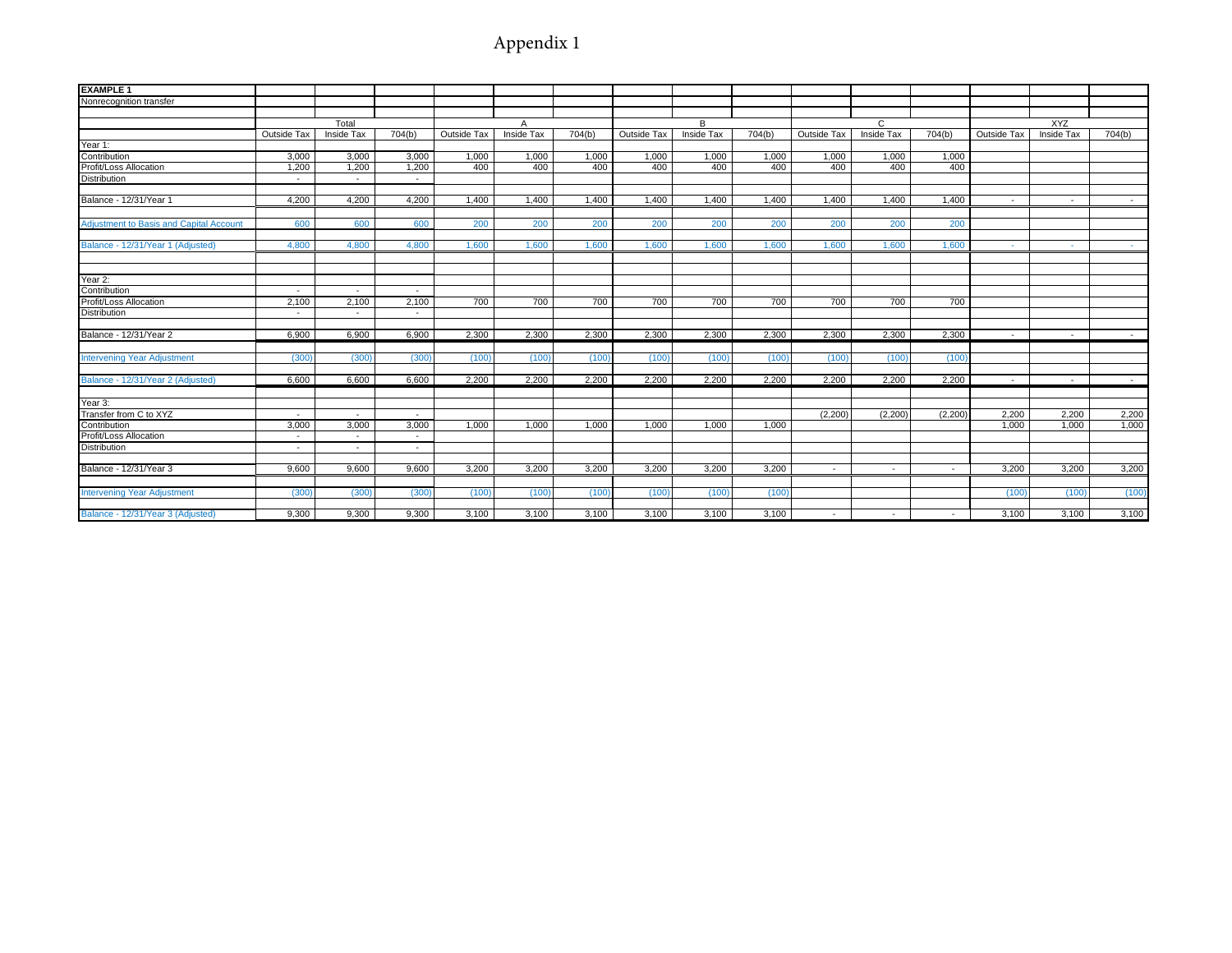| <b>EXAMPLE 2</b>                               |                |                          |                          |              |            |        |             |                   |        |                          |                          |         |                          |                   |                |
|------------------------------------------------|----------------|--------------------------|--------------------------|--------------|------------|--------|-------------|-------------------|--------|--------------------------|--------------------------|---------|--------------------------|-------------------|----------------|
| Recognition transfer                           |                |                          |                          |              |            |        |             |                   |        |                          |                          |         |                          |                   |                |
|                                                |                |                          |                          |              |            |        |             |                   |        |                          |                          |         |                          |                   |                |
|                                                |                | Total                    |                          | $\mathsf{A}$ |            |        | B           |                   |        | C                        |                          |         | <b>XYZ</b>               |                   |                |
|                                                | Outside Tax    | <b>Inside Tax</b>        | 704(b)                   | Outside Tax  | Inside Tax | 704(b) | Outside Tax | <b>Inside Tax</b> | 704(b) | Outside Tax              | Inside Tax               | 704(b)  | Outside Tax              | <b>Inside Tax</b> | 704(b)         |
| Year 1:                                        |                |                          |                          |              |            |        |             |                   |        |                          |                          |         |                          |                   |                |
| Contribution                                   | 3.000          | 3.000                    | 3.000                    | 1.000        | 1,000      | 1.000  | 1.000       | 1,000             | 1.000  | 1.000                    | 1.000                    | 1.000   |                          |                   |                |
| Profit/Loss Allocation                         | 1,200          | 1,200                    | 1,200                    | 400          | 400        | 400    | 400         | 400               | 400    | 400                      | 400                      | 400     |                          |                   |                |
| <b>Distribution</b>                            | $\sim$         | $\sim$                   | $\overline{\phantom{a}}$ |              |            |        |             |                   |        |                          |                          |         |                          |                   |                |
|                                                |                |                          |                          |              |            |        |             |                   |        |                          |                          |         |                          |                   |                |
| Balance - 12/31/Year 1                         | 4,200          | 4,200                    | 4,200                    | 1,400        | 1,400      | 1,400  | 1,400       | 1,400             | 1,400  | 1,400                    | 1.400                    | 1,400   | $\sim$                   | $\overline{a}$    |                |
| <b>Adjustment to Basis and Capital Account</b> | 600            | 600                      | 600                      | 200          | 200        | 200    | 200         | 200               | 200    | 200                      | 200                      | 200     |                          |                   |                |
|                                                |                |                          |                          |              |            |        |             |                   |        |                          |                          |         |                          |                   |                |
| Balance - 12/31/Year 1 (Adjusted)              | 4.800          | 4.800                    | 4.800                    | 1.600        | 1.600      | 1.600  | 1.600       | 1.600             | 1.600  | 1.600                    | 1.600                    | 1.600   | $\sim$                   | <b>Section</b>    | <b>Section</b> |
|                                                |                |                          |                          |              |            |        |             |                   |        |                          |                          |         |                          |                   |                |
| Year 2:                                        |                |                          |                          |              |            |        |             |                   |        |                          |                          |         |                          |                   |                |
| Contribution                                   | $\overline{a}$ | $\overline{\phantom{a}}$ |                          |              |            |        |             |                   |        |                          |                          |         |                          |                   |                |
| Profit/Loss Allocation                         | 2.100          | 2,100                    | 2,100                    | 700          | 700        | 700    | 700         | 700               | 700    | 700                      | 700                      | 700     |                          |                   |                |
| <b>Distribution</b>                            | $\sim$         | $\overline{a}$           |                          |              |            |        |             |                   |        |                          |                          |         |                          |                   |                |
|                                                |                |                          |                          |              |            |        |             |                   |        |                          |                          |         |                          |                   |                |
| Balance - 12/31/Year 2                         | 6,900          | 6,900                    | 6,900                    | 2,300        | 2,300      | 2,300  | 2,300       | 2,300             | 2,300  | 2,300                    | 2,300                    | 2,300   | $\sim$                   | $\sim$            |                |
| <b>Intervening Year Adjustment</b>             | (300)          | (300)                    | (300)                    | (100)        | (100)      | (100)  | (100)       | (100)             | (100)  | (100)                    | (100)                    | (100)   |                          |                   |                |
|                                                |                |                          |                          |              |            |        |             |                   |        |                          |                          |         |                          |                   |                |
| Balance - 12/31/Year 2 (Adjusted)              | 6,600          | 6,600                    | 6,600                    | 2,200        | 2,200      | 2,200  | 2,200       | 2,200             | 2,200  | 2,200                    | 2,200                    | 2,200   | $\overline{\phantom{a}}$ | $\sim$            | $\sim$         |
| Year 3:                                        |                |                          |                          |              |            |        |             |                   |        |                          |                          |         |                          |                   |                |
| Transfer from C to XYZ                         | 800            | $\sim$                   |                          |              |            |        |             |                   |        | (2,200)                  | (2, 200)                 | (2,200) | 3.000                    | 2,200             | 2,200          |
| Contribution                                   | 3,000          | 3.000                    | 3,000                    | 1.000        | 1,000      | 1,000  | 1,000       | 1,000             | 1,000  |                          |                          |         | 1.000                    | 1.000             | 1,000          |
| Profit/Loss Allocation                         | $\sim$         | $\sim$                   |                          |              |            |        |             |                   |        |                          |                          |         |                          |                   |                |
| Distribution                                   | $\sim$         | $\overline{\phantom{a}}$ | $\overline{a}$           |              |            |        |             |                   |        |                          |                          |         |                          |                   |                |
| Depreciation from section 743(b) adjustment    |                |                          |                          |              |            |        |             |                   |        |                          |                          |         | (180)                    |                   |                |
|                                                |                |                          |                          |              |            |        |             |                   |        |                          |                          |         |                          |                   |                |
| Balance - 12/31/Year 3                         | 10.400         | 9.600                    | 9.600                    | 3.200        | 3.200      | 3.200  | 3,200       | 3,200             | 3.200  | $\overline{\phantom{a}}$ | $\overline{\phantom{a}}$ |         | 3.820                    | 3,200             | 3,200          |
| <b>Intervening Year Adjustment</b>             | (300)          | (300)                    | (300)                    | (100)        | (100)      | (100)  | (100)       | (100)             | (100)  |                          |                          |         | (100)                    | (100)             | (100)          |
| Revision to section 743(b) depreciation to D   |                |                          |                          |              |            |        |             |                   |        |                          |                          |         | 20                       |                   |                |
|                                                |                |                          |                          |              |            |        |             |                   |        |                          |                          |         |                          |                   |                |
| Balance - 12/31/Year 3 (Adjusted)              | 10,100         | 9,300                    | 9,300                    | 3,100        | 3,100      | 3,100  | 3,100       | 3,100             | 3,100  |                          |                          |         | 3,740                    | 3,100             | 3,100          |